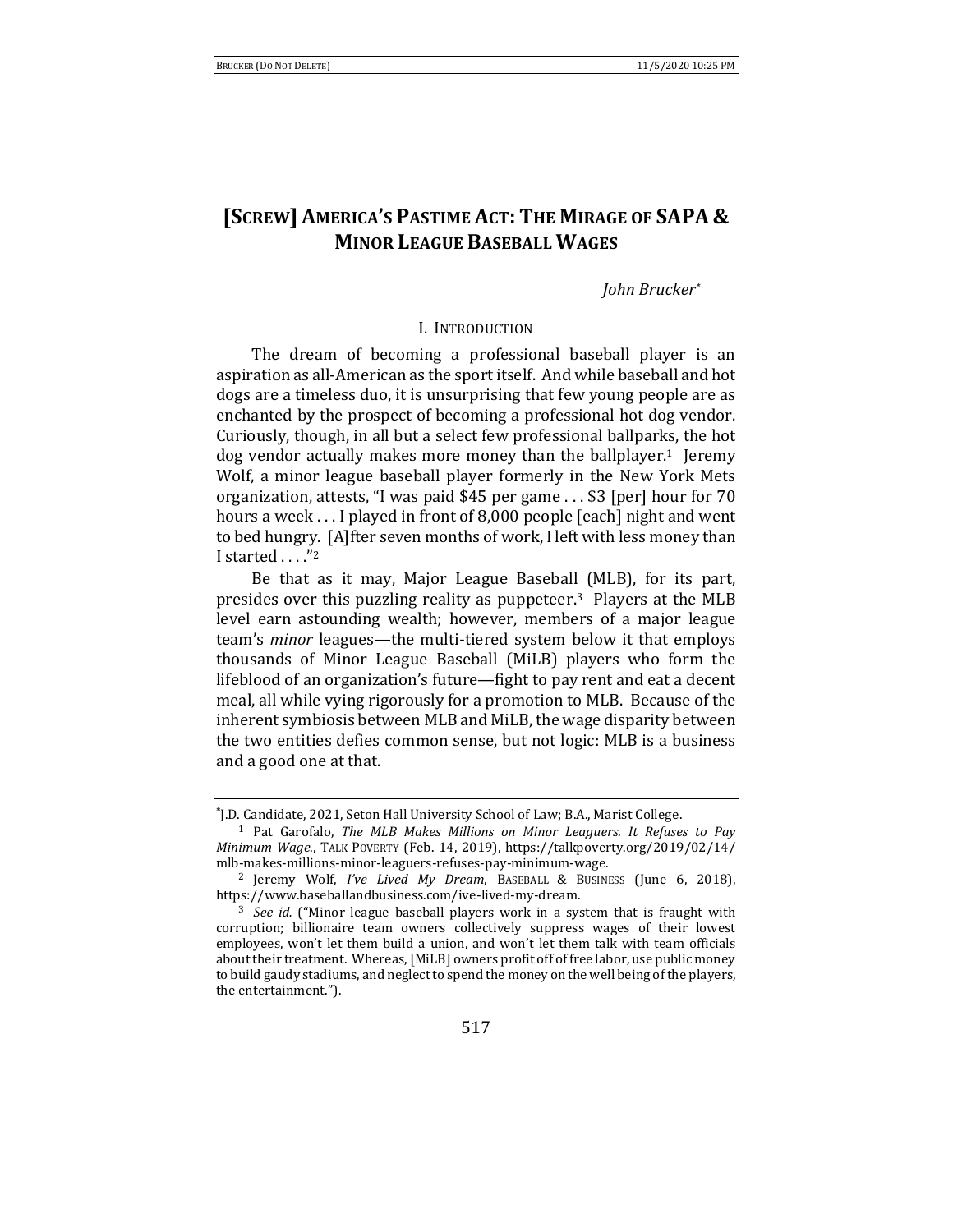Conceived as a "survival-of-the-fittest" proving ground, MiLB fosters ultra-competitive playing mentalities that, in theory, churn out the best players. There is a fundamental difference, however, between athletic-Darwinism and downright impoverishment. An ongoing class action lawsuit, *Senne v. Kansas City Royals*, has illuminated the contours of baseball's wage war between MiLB players and MLB owners.<sup>4</sup> Unfortunately, a federal law titled "Save America's Pastime Act" (SAPA) was subsequently enacted and now stands as a formidable obstacle for players contesting the low wages through *Senne* or in other fora. Hence, the future and role of baseball's minor league system, as a whole, has been thrown in flux.

This Comment establishes that SAPA does not "save" any aspect of professional baseball and, in fact, actually obstructs major avenues of it. Specifically, Part II lays the groundwork of this country's professional baseball landscape to give the reader a sense of what the life of a professional player outside the purview of MLB really entails. Part III details the applicable labor and employment law that has long governed all tracks of professional baseball as well as the rise and fall of *Senne*. Part IV delves into SAPA and its impact on *Senne*, and Part V explores projections relative to each in forecasting the sport's future. Finally, Part VI concludes.

### II. THE PROFESSIONAL BASEBALL LANDSCAPE

All players striving to reach the pinnacle of professional baseball in this country—universally regarded as MLB—must first run the gauntlet that is minor league baseball. Two separate tracks of minor league baseball exist: "affiliated" and "independent." Though there are cultural and structural distinctions between each track, the same laws uniformly govern compensation, and players feel the brunt of them in either setting—but, as this Comment will illustrate, to varying degrees.

### A. *The "Affiliated" State of Affairs*

There are thirty MLB teams and each one sponsors several minor league feeder-teams below it. Sponsored MiLB teams are organized into classes roughly reflecting the skill level and experience of the players; typically, the classes are labeled, in escalating order, "rookie level," "A," "AA," and "AAA."5 The relationship between MLB and MiLB is governed by Player Development Contracts, which are agreements between MLB and MiLB organizations to affiliate with one another for a certain

<sup>4</sup> *See* Senne v. Kan. City Royals Baseball Corp., 934 F.3d 918 (9th Cir. 2019).

<sup>5</sup> Senne v. Kan. City Royals Baseball Corp., 105 F. Supp. 3d 981, 991 (N.D. Cal. 2015).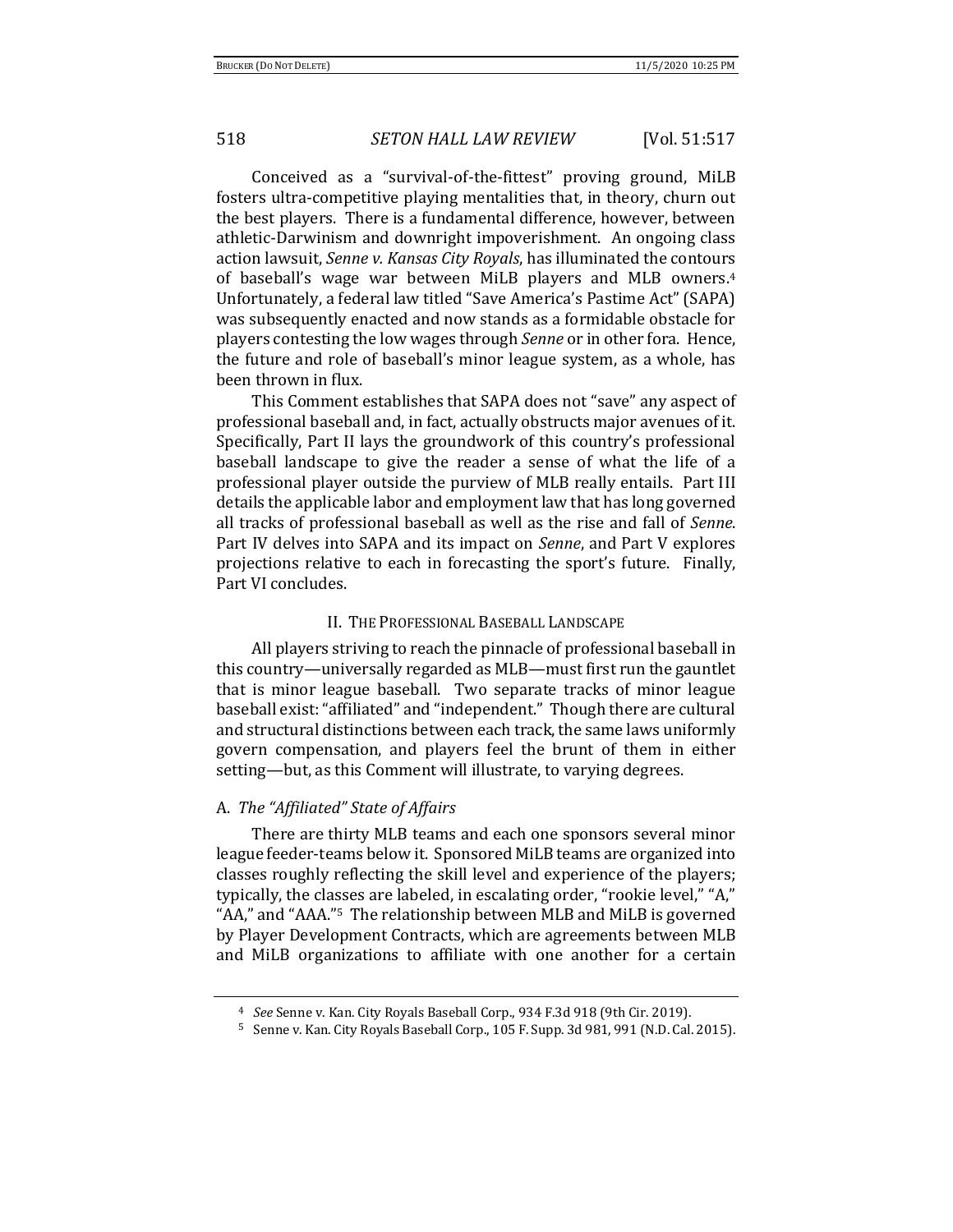period.6 MiLB teams who enter this agreement are colloquially known as "affiliated."

MLB rules require that its affiliated MiLB teams issue the same Uniform Player Contract (UPC) to every minor league player.7 Under the UPC, players receive a salary during the playing season *only* (which lasts approximately half a year) and are uncompensated during the remainder of the year.<sup>8</sup> Still, the UPC imposes duties and obligations that "continue in full force throughout the calendar year," mandating a strenuous off-season conditioning regimen, unpaid participation in preseason spring training,<sup>9</sup> and, for some, postseason instructional leagues or winter leagues.<sup>10</sup> "MLB has long taken the position that minor league baseball is not intended to be a career, but a "short-term seasonal apprenticeship" on the way (hopefully) to [reaching MLB]."<sup>11</sup> Accordingly, MiLB contracts trigger compensation for just half the year while imposing year-round responsibilities and stints of mandatory unpaid labor.<sup>12</sup>

The incongruities between MLB and MiLB player contracts are staggering. While MLB revenue reached a record high in 2018 at \$10.3 billion,<sup>13</sup> the average affiliated MiLB player is still paid less than \$7,500 per year14—significantly below the national poverty line.15 Typically, a first-year player under the UPC earns a fixed salary of \$1,100 per month, while a more senior player who has reached the upper levels of the

<sup>8</sup> *Id.* (emphasis added).

<sup>9</sup> Garofalo, *supra* note 1 ("Each year, every major league team has their minor league players report to spring training. Most fans don't know those minor league players have to work 31 straight days for no pay  $\dots$  If you're requiring someone to work, you should be paying them the minimum wage. It's a fairly basic principle.").

<sup>10</sup> *Id.*

<sup>11</sup> Mitchell Williams, *Saving America's Pastime Means Not Paying Minor League Players*, JDSUPRA (Jan. 25, 2019), https://www.jdsupra.com/legalnews/saving-americas-pastime-means-not-45220.

<sup>12</sup> *Id.*

<sup>13</sup> Maury Brown, *MLB Sees Record Revenues of \$10.3 Billion for 2018*, FORBES (Jan. 7, 2019, 3:31 PM), https://www.forbes.com/sites/maurybrown/2019/01/07/mlb-seesrecord-revenues-of-10-3-billion-for-2018/#5d9168f75bea.

<sup>14</sup> Maury Brown, *Minimum Wage Exemption Is the Culmination of a Battle Over MLB and Minor League Economics*, FORBES (Mar. 26, 2018), https://www.forbes.com/sites/ maurybrown/2018/03/26/the-fragile-economics-between-mlb-the-minors-and-theminimum-wage-exemption/#7731b7f63c21.

<sup>15</sup> Bill Baer, *Blue Jays' Minor League Pay Raises Making a Difference*, NBC SPORTS (Aug. 22, 2019, 3:42 PM), https://mlb.nbcsports.com/2019/08/22/blue-jays-minor-leaguepay-raises-making-a-difference.

<sup>6</sup> *Id.*

<sup>7</sup> *Id.*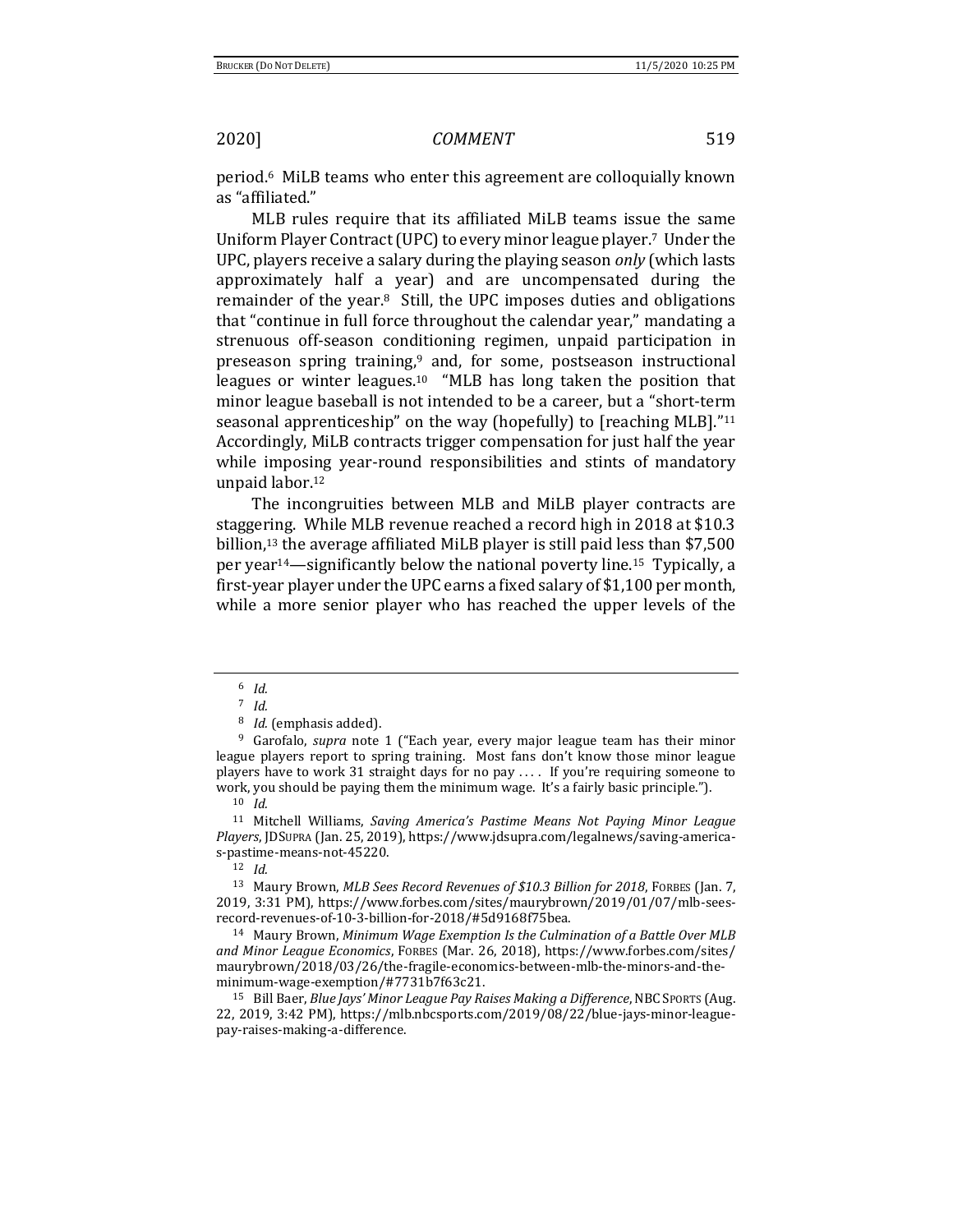minor leagues can negotiate for slightly more.16 For comparison, the annual salary of an MLB player ranges from \$550,000, the league minimum, to \$42 million, the highest amount per season.<sup>17</sup> Moreover, MLB safeguards its wealth through unionization: the MLB Players Association.18 Despite a binding UPC agreement issued by the MLB itself, MiLB players are excluded from union representation—further evidence of the incongruity between the two entities.<sup>19</sup>

This Comment does not advocate for wages anywhere near that of MLB, but simply for minor league wages to exceed the national poverty level and represent a fair, living wage in exchange for services that MLB exclusively oversees. The first-year UPC rate—\$1,100 per month serves as the basis for this argument.

### B. *Across the Ledger: An "Independent" Look*

In addition to affiliated professional baseball, there is a companion track: independent professional baseball (sometimes referred to as "Indy Ball"). An independent professional team, as the name indicates, is independently owned and operated for profit outside the ambit of MLB and often has "much less cash to go around."20 There is, however, significant crossover between many of the players in the affiliated and independent professional ranks.<sup>21</sup>

Indy Ball notoriously serves one of two functions for a professional player: either a springboard or a safety-net. If a player is not on the radar of an MLB team, he may prove himself in an independent league with the hope that his contract is purchased by an affiliate of MLB. Or, if a player is released from the affiliated ranks for any number of reasons (commonly as a result of nonperformance, an injury, age, or a failed drug

<sup>16</sup> Ronald Blum, *Baseball Players in Minors to Lose Minimum Wage Protection*, AP NEWS (Mar. 23, 2018), https://www.apnews.com/cb183f59e88948e8b9cd49ad07bd e807.

<sup>17</sup> USATODAY, https://www.usatoday.com/sports/mlb/salaries (last visited Sep. 16, 2020).

<sup>18</sup> Mike Axisa, *Congress' 'Save America's Pastime Act' Would Allow Teams to Pay Minor-Leaguers Less Than Minimum Wage*, CBS SPORTS (Mar. 22, 2018), https://www.cbs sports.com/mlb/news/congress-save-americas-pastime-act-would-allow-teams-topay-minor-leaguers-less-than-minimum-wage.

<sup>19</sup> *See id.*

<sup>20</sup> Bill Baer, *Ever Wonder How Much Money an Independent League Player Makes?*, NBC SPORTS (Jan. 23, 2018, 4:16 PM), https://mlb.nbcsports.com/2018/01/23/everwonder-how-much-money-an-independent-league-player-makes.

<sup>21</sup> J.J. Cooper, *Sources: MiLB Ready to Agree to Significant Reduction in Teams*, BASEBALL AM. (Apr. 21, 2020), https://www.baseballamerica.com/stories/sources-milbready-to-agree-to-significant-reduction-in-teams (discussing the possibility that certain independent league teams may actually be "added to affiliated ball").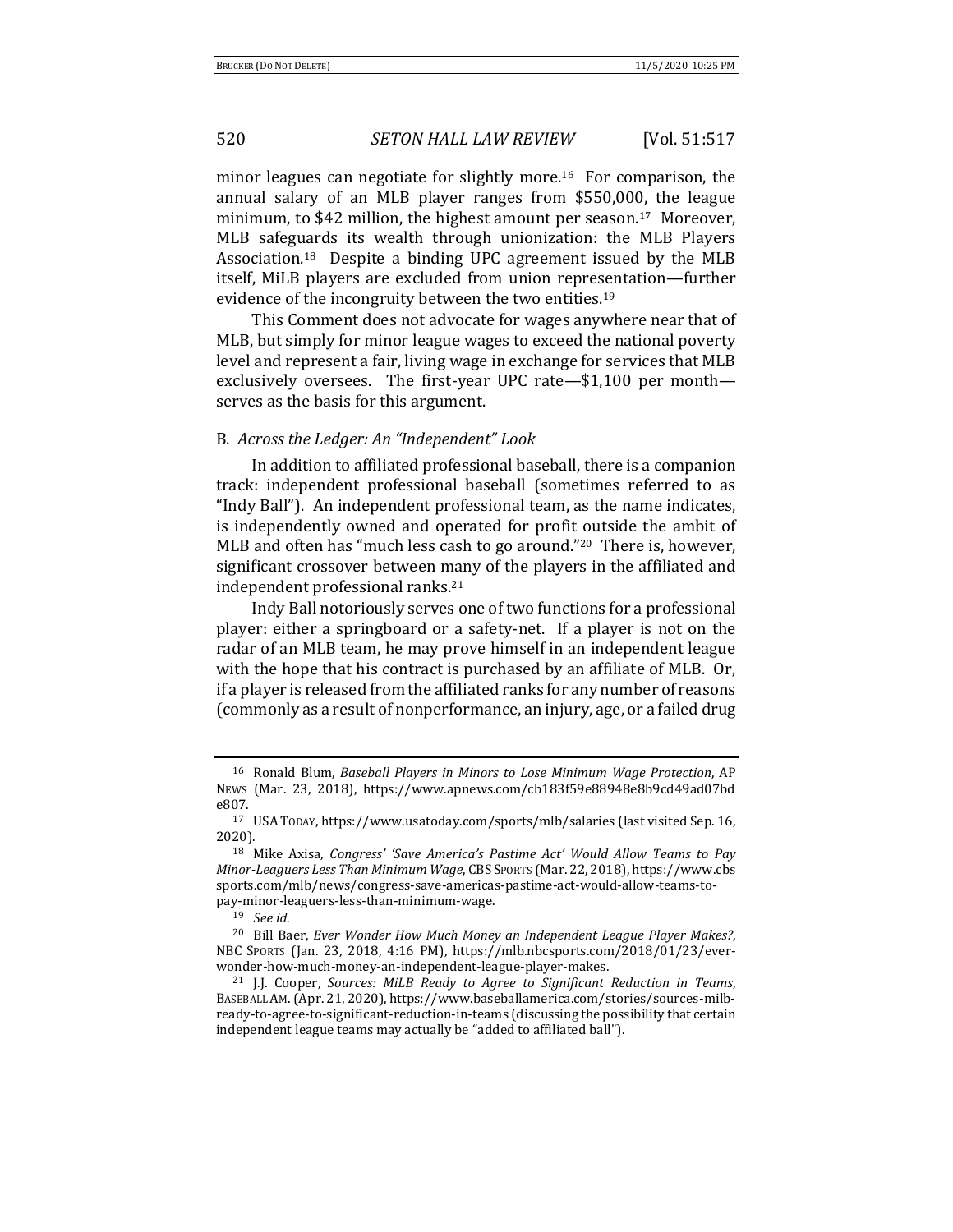test), he may continue his career in the independent circuit and aim to return to the affiliated side of the ledger.22 And because the affiliated system is intentionally set up for high turnover, the utility of its independent counterpart is especially relevant.

Though the affiliated track is the leading vehicle to MLB stardom, the independent track's rich history and successes make it a viable "Plan-B" for certain players or situations. For instance, the safety-net function is seen in the Atlantic League, as it showcases a culture of accomplished, veteran talent in which 40% boast of *previous* MLB experience—a number far exceeding any affiliated MiLB organization.<sup>23</sup> Another independent league, the Frontier League, exhibits the springboard function through a much younger demographic of players—often players who are undrafted and *begin* their career there—but of which hundreds have had their contracts purchased by an affiliated MiLB organization, and thirty-eight have reached MLB.<sup>24</sup> While the probability of any player in either track reaching MLB is statistically low (as is customary of the sport), the functions of Indy Ball prove a valued complement to the affiliated system.

### III. THE LEGISLATIVE & JUDICIAL FRAMEWORKS

The Fair Labor Standards Act (FLSA) establishes the federal minimum wage, \$7.25 per hour, and is the foundation of any wage disparity analysis.25 The FLSA regulates the compensation of 135 million workers, both full and part-time, in the private and public sectors.26 While the federal minimum wage is based on a standard 40 hour workweek, the FLSA also requires premium overtime pay in the event an employee exceeds that total.<sup>27</sup> As long as an employee is at least sixteen-years-old, there is no limit to the hours in a day or the number of days in a week that an employer may require an employee to work.28 And when a protected employee exceeds the forty-hour

<sup>22</sup> Jeff Zimmerman, *Independent League to Affiliated Baseball: Who Makes the Move?*, THE HARDBALL TIMES (Feb. 12, 2016), https://tht.fangraphs.com/independent-league-toaffiliated-baseball-who-makes-the-move ("In-season acquisitions cost a major league team \$4,000, with \$3,000 going to the independent league team and \$1,000 to the league.").

<sup>23</sup> *About Us*, ATLANTIC LEAGUE, http://www.atlanticleague.com/about-us/about-us.

<sup>24</sup> *Alumni*, FRONTIER LEAGUE, http://frontierleague.com/alumni.

<sup>25</sup> *Wages and the Fair Labor Standards Act*, U.S.DEPT. OF LABOR, https://www.dol.gov/ agencies/whd/flsa. There are also state minimum wage claims to be made, which will be introduced and explored to follow.

<sup>26</sup> *Who Is Covered*, U.S. DEPT. OF LABOR, https://webapps.dol.gov/elaws/elg/min wage.htm#who.

<sup>27</sup> *Id.*

<sup>28</sup> *Id.*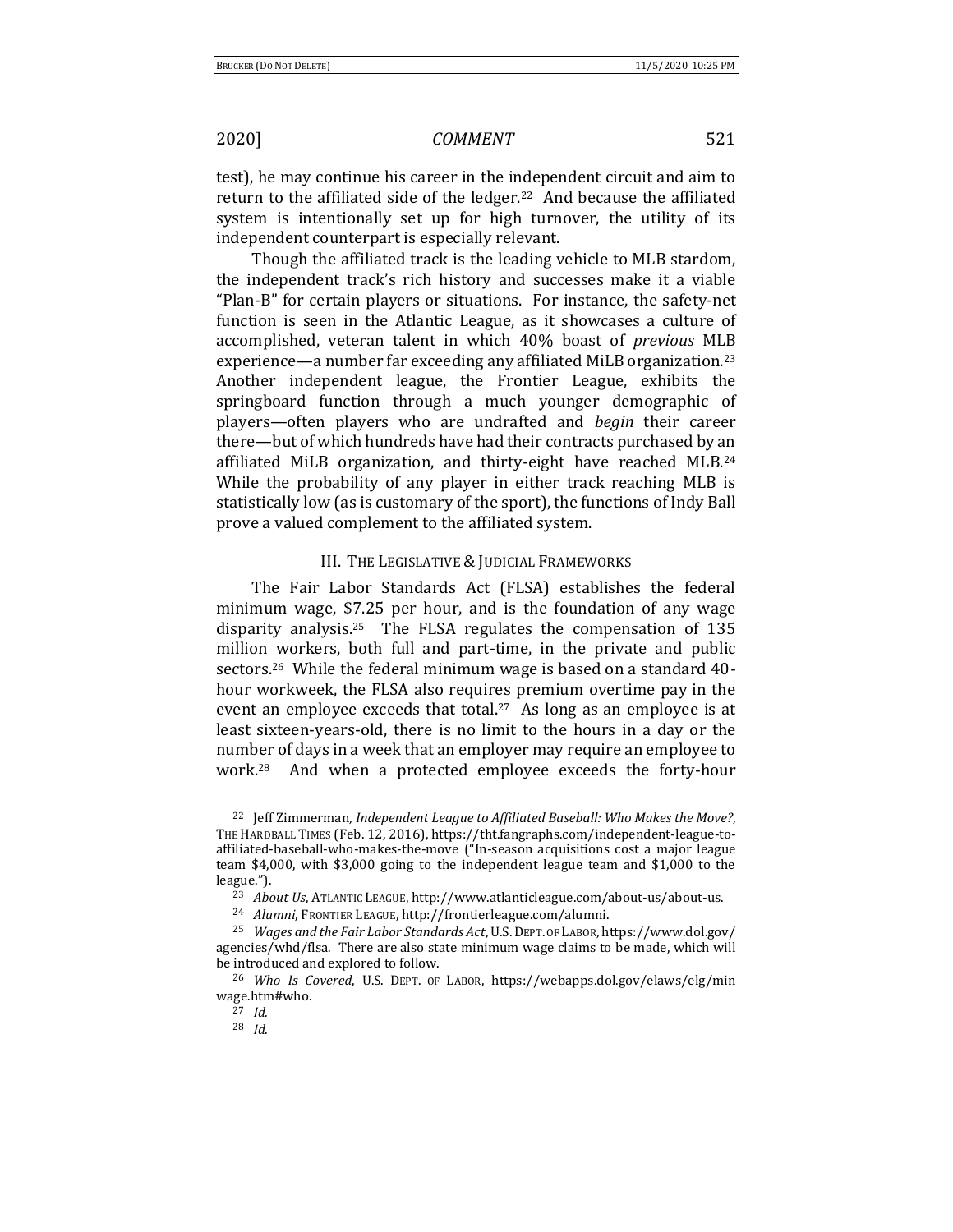threshold, he is entitled to "one and one half times [the] regular rate of pay for all hours worked in excess."<sup>29</sup>

Nonetheless, the FLSA specifies exemptions for employees of certain establishments and in certain occupations, $30$  to which minor league baseball is no stranger. Section 213(a)(3) states the following exemption(s) from minimum wage and overtime compensation:

"[A]ny employee employed by an establishment which is an amusement or recreational establishment" is exempt from federal minimum wage and overtime provisions if "(A) *it does not operate for more than seven months in any calendar year*[;] or, (B) during the preceding calendar year, its average receipts for any six months of such year were not more than 33-1/3 per centum of its average receipts for the other six months of such year."<sup>31</sup>

Generally speaking, and as will be further expounded upon, because a minor league baseball season does not last longer than the allotted seven calendar months (typically only five months—April through August), teams are exempt from minimum wage and overtime lawsuits brought by players (hereinafter described as the Seasonal Exemption).<sup>32</sup>

Such immunity, however, contradicts the original legislative intent of the law. The FLSA's Seasonal Exemption was initially intended to apply to, namely, "concessionaires at amusement parks and beaches."<sup>33</sup> The traditional rationale for the Seasonal Exemption paid homage to "the archetypal seasonal amusement or recreational establishment [as being] seasonal in the climatological sense of the word, in that it was highly weather-dependent."<sup>34</sup> It was also "designed 'to allow recreational facilities to employ young people on a seasonal basis.'"<sup>35</sup> Indeed, baseball remains a predominantly warm-weather game, and many stadiums rely considerably on part-time employees, such as college students home for the summer, to run concessions and fill offfield positions. But the exemption seems almost offensively

<sup>29</sup> *Id.*

<sup>30</sup> *U.S. Department of Labor, Wage and Hour Division, Fact Sheet #18: Section 13(a)(3) Exemption for Seasonal Amusement or Recreational Establishments Under the Fair Labor Standards Act (FLSA)*, U.S. WAGE AND HOUR DIVISION (Revised July 2008), https://www.dol.gov/whd/regs/compliance/whdfs18.pdf.

<sup>31</sup> The Fair Labor Standards Act of 1938, 29 U.S.C. § 213(a)(3)(A) and (B) (2018) (emphasis added).

<sup>32</sup> *See* Charlotte S. Alexander & Nathaniel Grow, *Gaming the System: The Exemption of Professional Sports Teams from the Fair Labor Standards Act*, 49 U.C. DAVIS L. REV. 123, 127 (2015).

<sup>33</sup> *Id.* at 133–34.

<sup>34</sup> *Id.* at 136.

<sup>35</sup> *Id.*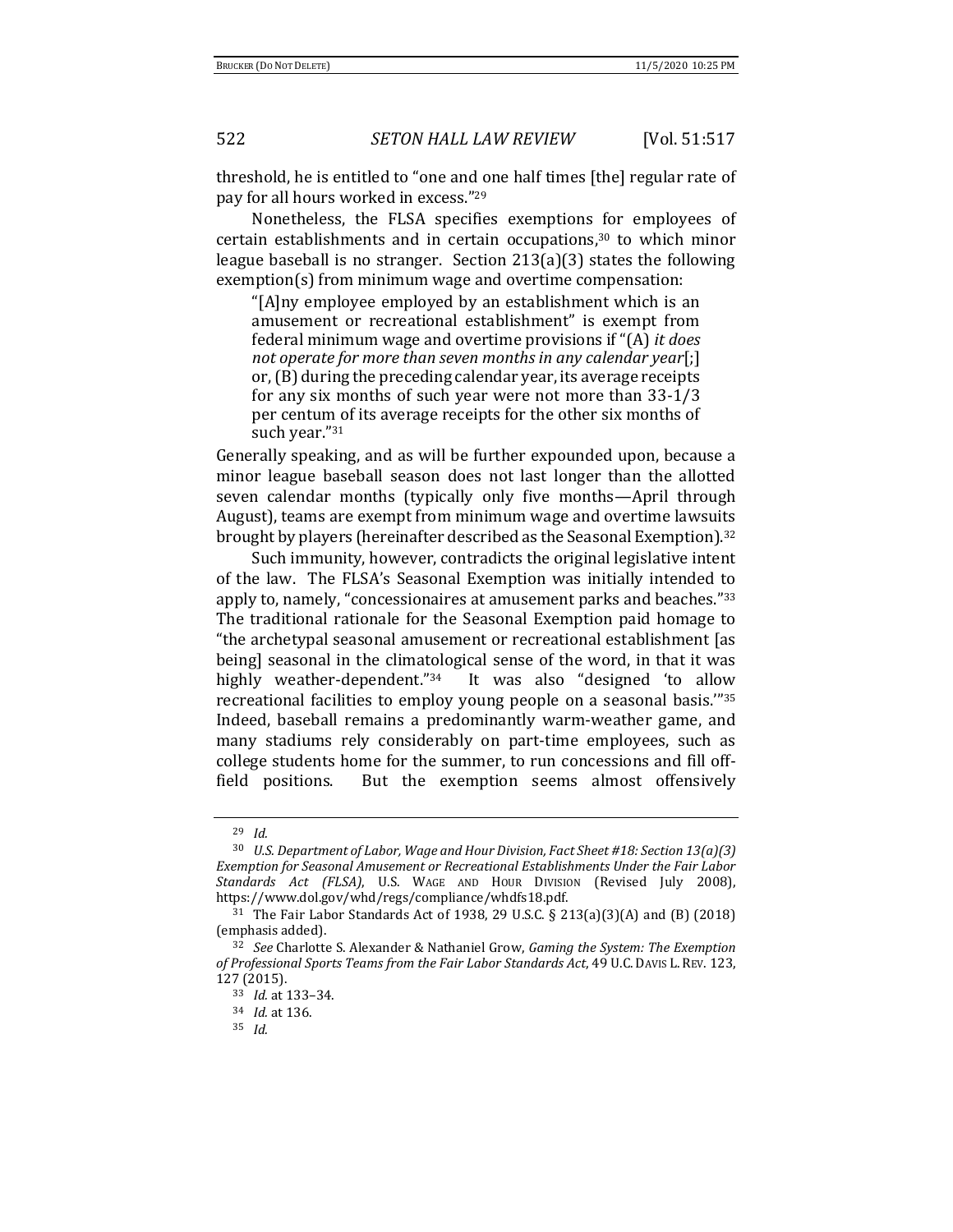inconsistent with the modern realities of the sport's main attraction: *the players*. Today, professional players continue to train and remain employed by their respective teams year round, and the teams employing them operate the business for all twelve months of the year. Baseball playing seasons are seasonal, but baseball organizations are not.

This dichotomy proves a controversial analysis under the Seasonal Exemption.36 Any two courts assessing the Seasonal Exemption may agree that an organization provides an exemption-worthy recreational service but disagree as to the extent of its seasonality.37 In *Jeffrey v. Sarasota White Sox*, the Eleventh Circuit concluded that the Sarasota White Sox, an MiLB team, could cite to the Seasonal Exemption because the nature of its business (i.e., its main feature) was the baseball playing season alone—a de facto "loss" in the players' quest for increased compensation.38 Just a few years later, however, in *Bridewell v. Cincinnati Reds*, the Sixth Circuit, focusing less on the nature of the business's core function (i.e., length of the playing season), took a broader view of the organization's entire operations, including its offseason business presence, and deemed the team non-exempt—a "win" for the players.<sup>39</sup>

Nearly two decades passed without a federal court hearing another baseball-related wage complaint before the inaugural filing of *Senne v. Kansas City Royals* in 2015, a class action brought prior to SAPA that challenged the hotly-contested Seasonal Exemption.40 Spearheading the litigation, Garrett Broshuis, Esq., a young attorney and former MiLB player with playing experience at every level of the minor league system, $41$  humanized and lent credence to the issue. $42$  Importantly, Broshuis lived and experienced firsthand the plight complained of: that despite so many minor leaguers proving unable to ascend to MLB, every

<sup>36</sup> *Id.* at 140; *see id.* at 153.

<sup>37</sup> Alexander & Grow, *supra* note 32, at 154.

<sup>38</sup> *See* Jeffery v. Sarasota White Sox, 64 F.3d 590, 596–97 (11th Cir. 1995); *see also* Adams v. Detroit Tigers, 961 F. Supp. 176, 181 (E.D. Mich. 1997) ("Tiger Stadium does not offer recreation or amusement, i.e., does not 'operate,' for more than seven months in a year. Thus, the Tigers are exempt from Michigan wage and hour laws.").

<sup>39</sup> *See* Bridewell v. Cincinnati Reds, 155 F.3d 828, 832 (6th Cir. 1998).

<sup>40</sup> *See* Senne v. Kan. City Royals Baseball Corp., 114 F. Supp. 3d 906, 908 (N.D. Cal. 2015).

<sup>41</sup> *See* Bill Shaikin, *Minor Leaguers Could be Paid Minimum Wage—And No More*, L.A. TIMES (Mar. 23, 2018, 10:44 AM), https://www.latimes.com/sports/mlb/la-sp-minorleague-baseball-wage-20180323-story.html.

<sup>42</sup> Garrett Broshuis, *Players*, BASEBALL REFERENCE, https://www.baseballreference.com/register/player.fcgi?id=broshu001gar.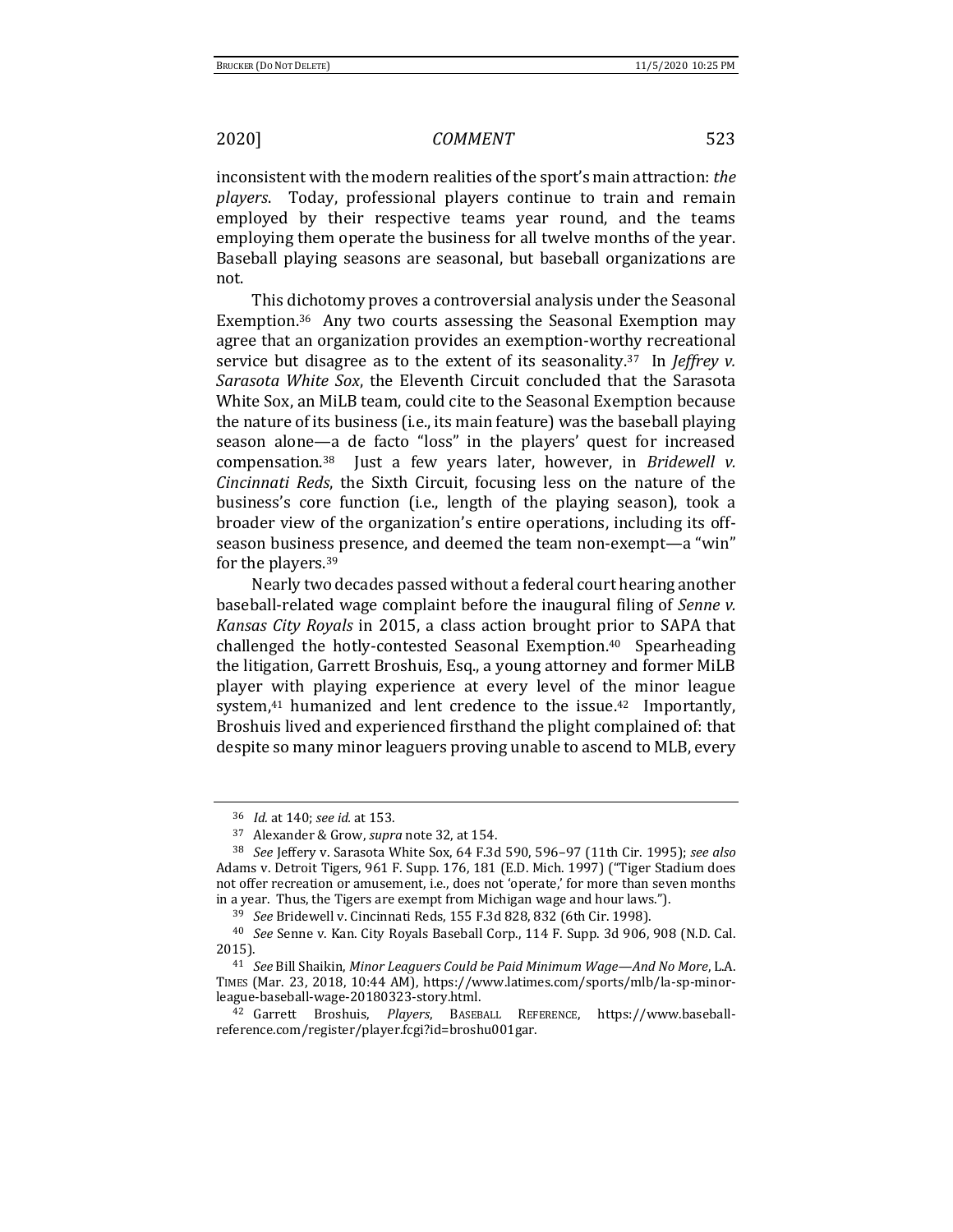player deserves to be fairly compensated in the pursuit.43 To that end, *Senne* aims to "reverse the tide of [MiLB's] unlivable wages" and, at last, "impose a just system of pay."<sup>44</sup>

The plaintiffs in *Senne*, beginning as a single class of forty-five minor league players, brought a trio of claims under the federal FLSA and state wage-and-hour laws of California, Arizona, and Florida.45 They alleged the following: (1) MLB does not pay the players at all during spring training, extended spring training, or in the instructional leagues; (2) players should qualify as protected employees and no longer be labeled as exemption-worthy apprentices under the FLSA; and (3) players should be paid overtime for routinely exceeding the forty-hour workweek with compensable activities.<sup>46</sup> Unfortunately for players, complicated choice-of-law and forum-related questions surfaced and quickly halted the momentum.<sup>47</sup> These considerations led to an extensive retooling of the complaint, as well as the formation of pivotal sub-classes as the suit progressed.<sup>48</sup> The players filed a Second Amended Complaint and a collective action was preliminarily certified in October of 2015; thousands of players with a stake in the litigation

This suit, of course, is *Senne*.

<sup>44</sup> Blake Yagman, Senne v. Royals *Is the Case that Could Change Major League Baseball*, FANSIDED (Oct. 25, 2017), https://fansided.com/2017/10/25/senne-v-royalslawsuit-could-change-mlb.

<sup>43</sup> Shaikin, *supra* note 41.

As a freshman at the University of Missouri, Max Scherzer was not the most effective pitcher on his team. A senior named Garrett Broshuis went 11–0. Scherzer became a first-round draft pick, threw two no-hitters, won three Cy Young awards and signed a contract that guarantees him \$210 million. The Broshuis story is much more common. He became a fifth-round pick, spent six years in the minor leagues and zero days in the major league. Millions were but a dream. Broshuis went back to school. He got a law degree. In 2014, his firm filed a lawsuit that demanded minor leaguers be paid the minimum wage. The suit is ongoing.

<sup>45</sup> *Id.* Of note, the lead plaintiff is Aaron Senne, a former minor leaguer who was drafted multiple times, first by the Minnesota Twins and later by the (then) Florida Marlins. *Id.* Senne was unable to support his wife and children on his MiLB salary alone ("\$3,000 for the entire 2010 season, \$3,000 in 2011, about \$7,000 in 2012, and \$3,000 in 2013"), was "forced to take on additional jobs," and eventually retired in 2013, initiating this lawsuit in 2014. *Id.*

<sup>46</sup> Senne v. Kan. City Royals Baseball Corp., 934 F.3d 918, 924 (9th Cir. 2019).

<sup>&</sup>lt;sup>47</sup> *Id.* at 951 (Ikuta, J., dissenting) ("The proposed classes here comprise employees who reside in at least 19 states, who are suing employers who are headquartered in at least 22 states, relating to work that took place in three different states . . . . No wonder the district court concluded that consideration of the plaintiffs' claims on a classwide basis would be overwhelmed by individualized choice-of-law inquiries.").

<sup>48</sup> *Id.* at 924–26.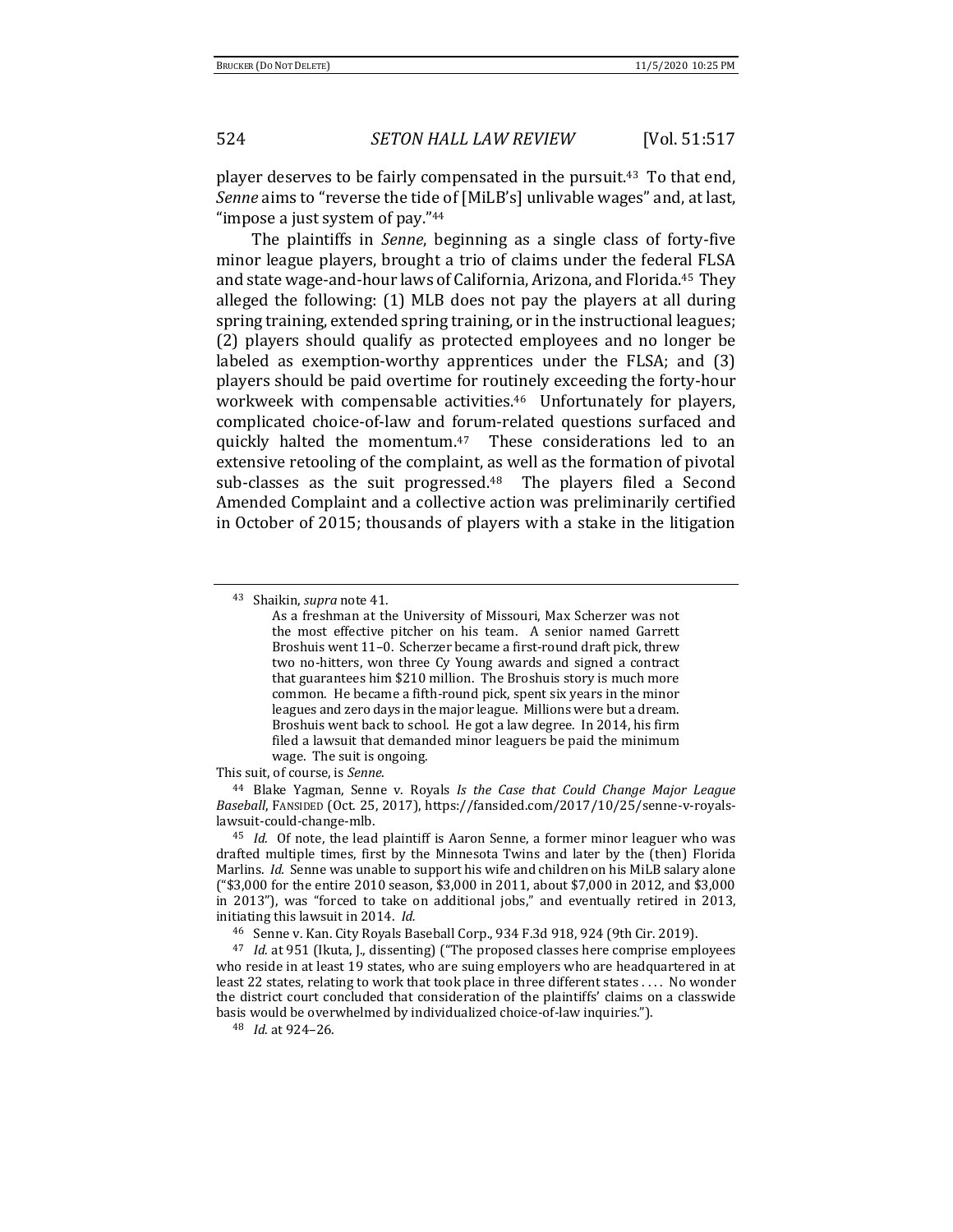received notice of suit, and a whopping 2,200 opted in and joined the cause.<sup>49</sup>

Thoroughly unnerved by the traction of *Senne*, and only exasperated by the increased media attention and obvious financial repercussions of an aggregation of claims, MLB went on the offensive in 2016. The league moved to de-certify the players' collective action, and, in response, the players doubled-down in moving to certify a Rule  $23(b)(2)$  class and a multitude of Rule  $23(b)(3)$  state classes.<sup>50</sup> At this time, neither the players' Rule 23(b)(2) class nor their series of Rule 23(b)(3) state classes gained certification, and their collective action was thwarted by de-certification.51 The players had failed to prove the required predominance, a similarly situated nature, and standing—a big win for MLB.<sup>52</sup>

The players "moved for reconsideration, narrowing [the scope of] their proposed classes significantly in response to the concerns the district court expressed," introducing four current players to cure the standing dilemma and issuing a widespread expert survey, all in the hopes of propelling a novel "continuous workday" theory and gaining certification.53 The district court found evidentiary value in the survey and deemed it sufficient to satisfy the previously missing predominance and similarly situated requirements, thereby re-certifying the FLSA collective action and certifying a California class.54 Nonetheless, it denied certification to the Arizona, Florida, and (b)(2) classes, finding that the "choice-of-law concerns [still] defeated predominance for the [state] classes and undermined 'cohesiveness' for the (b)(2) class."<sup>55</sup>

While this ebb and flow of litigation ensued, MLB aggressively lobbied to counteract the claims and greatly diminish the merits of *Senne*. With its efforts culminating in the enactment of SAPA, MLB managed to do just that.

<sup>49</sup> *Id.* at 924.

<sup>50</sup> *Id.*

<sup>51</sup> *Id.* at 924–26.

<sup>52</sup> *Senne*, 934 F.3d at 925.

<sup>53</sup> *Id.*

<sup>54</sup> *Id.* at 926.

<sup>55</sup> *Id.*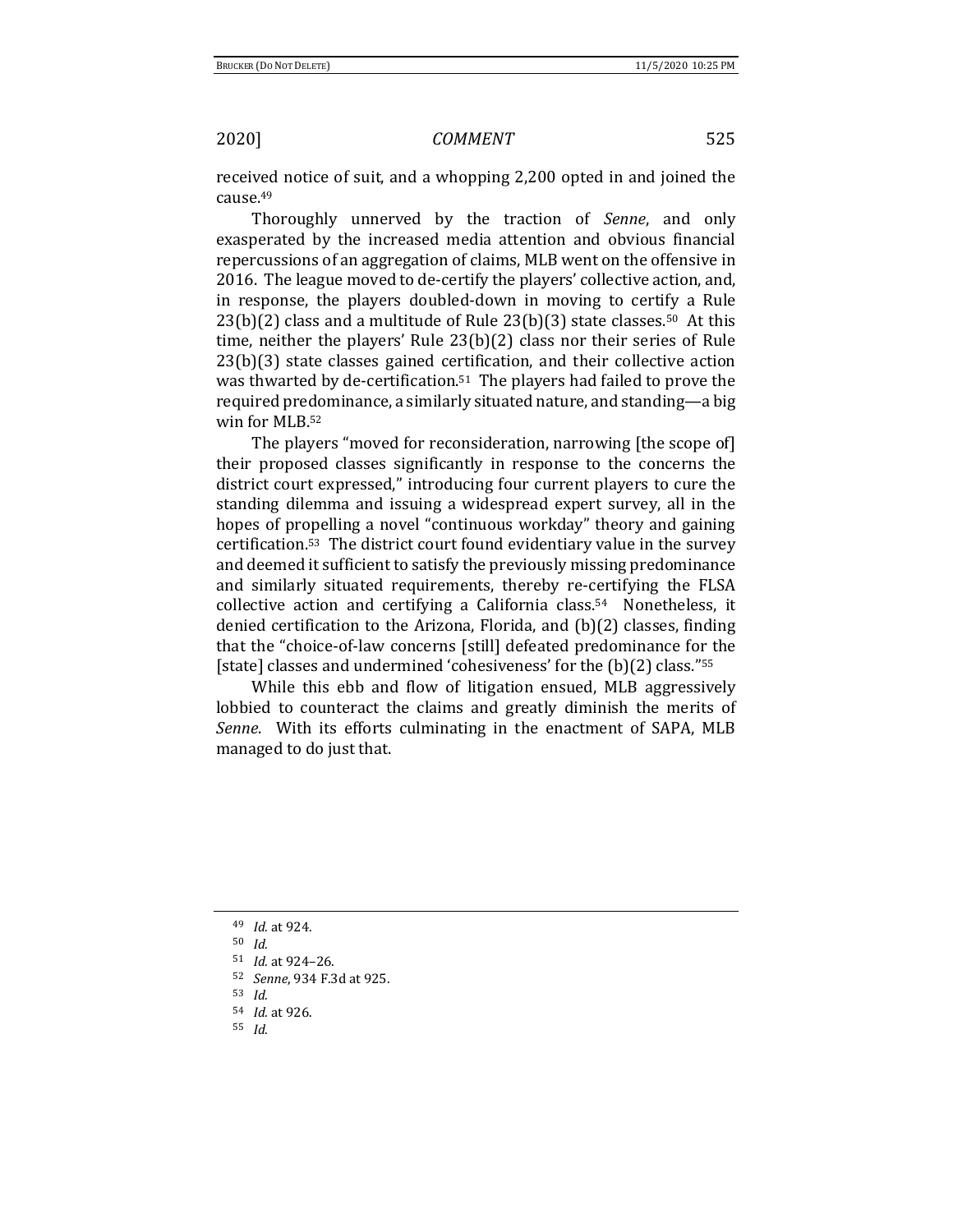### IV. THE SAPA "ROADBLOCK"

### A. *SAPA: Language & Rationale*

Congress enacted SAPA "to clarify certain requirements under the [FLSA]"<sup>56</sup> and completely insulate MLB from pay-practice legal challenges brought by its minor league players—undeniably stemming from *Senne*, which featured large-scale backing from players and unique leadership at its helm. The language of SAPA is as follows:

[A]ny employee employed to play baseball who is compensated pursuant to a contract that provides for weekly salary of services performed during the league's championship season (but not spring training or the off season) at a rate that is not less than a weekly salary equal to the minimum wage under section 6(a) for a workweek of 40 hours, irrespective of the number of hours the employee devotes to baseball related activities.<sup>57</sup>

Read in conjunction with the foundational FLSA, SAPA provides teams with a safe harbor to a federal minimum wage and bars all professional players from qualifying for overtime pay.58 Of course, the bulk of compensation a professional player misses out on as a non-protected employee is *overtime*—not minimum wage. When accounting for all the constituent activities born of playing games (i.e., practices, workouts, and traveling, to name a few), the time spent greatly exceeds the fortyhour per week benchmark.<sup>59</sup>

SAPA, though, only fortifies the Seasonal Exemption. Instead of continuing to rely on the questionable notion that players are seasonal apprentices and not actual workers,<sup>60</sup> MLB decided to "rewrite the law to explicitly say so."61 Though it concedes federal minimum wage, SAPA reinforces MLB's long-held administrative argument that minor league

<sup>61</sup> *See id.* 

<sup>56</sup> Save America's Pastime Act, H.R. Con. Res. 5580, 114th Cong. (2018).

<sup>57</sup> Consolidated Appropriations Act of 2018, H.R. Res. 1625, 115th Cong. (2018) (enacted).

<sup>58</sup> The federal wage and overtime restraints are constricting, but *state* wage and overtime laws are separate and distinct. This Comment hopes to serve as a catalyst for future state-driven pursuits toward fair compensation.

<sup>59</sup> *Senne*, 934 F.3d at 923–24 ("For example, a team spring training schedule for one of the San Francisco Giants' affiliates describes that at 6:30 AM, there was an 'Early Van for Treatment and Early Work'; at 7:00 AM, the 'Regular Van' departed; at 7:45 AM, the 'Early Work' begin; and then between 9:00 AM and 11:00 AM, the team would perform activities such as 'Stretch,' 'Throwing Program,' and 'Batting Practice.' Lunch was to be at 11:00 AM, before a 12:10 PM bus to a neighboring city for a 1:00 PM away game.") (footnote omitted).

<sup>60</sup> Shaikin, *supra* note 41.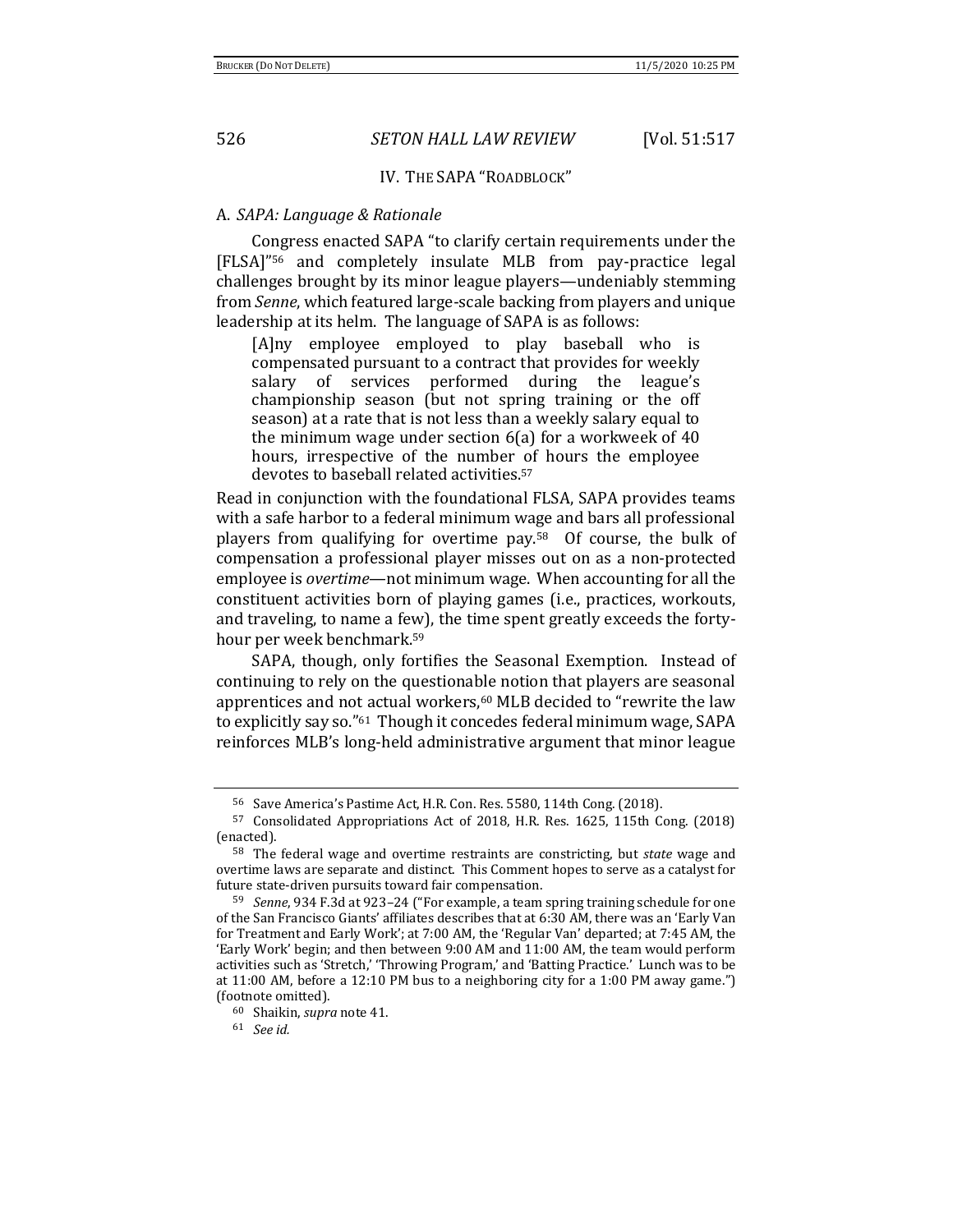players should be precluded from the benefits received by non-exempt employees under the FLSA because of the incalculable nature of a baseball player's hours.62 Broshuis contends, however, that the calculation of hours argument—i.e., the inability of players to clock in and out of the job, in a factory-like manner $63$ —is a ploy to justify minor leaguers receiving an unfair wage.<sup>64</sup> In practice, SAPA marginally increases the salary of an affiliated player subject to the baseline \$1,100 per month to the federal minimum wage of \$1,160; the downside, of course, is an outright capping of federal dollars at that amount, deflating the principal aim of *Senne* to receive a wage indicative of the actual hours being worked.<sup>65</sup> Players continue to work overtime-worthy hours, but SAPA disrupts the efficacy of bringing suit.

MLB's campaign in support of SAPA was riddled with deception.<sup>66</sup> "Flex[ing its] political muscle . . . and get[ting] things done in secret that benefit only [itself]," MLB lobbied for the law in a covert and rushed manner.67 Ultimately found on page 1,967 of the 2,232-page omnibus spending bill passed by Congress in March of 2019, SAPA's inconspicuous placement, too, connotes underhandedness.68 The law also championed a patently misleading rationale: that without SAPA, MiLB teams would be forced to make drastic budgetary cuts, threatening their existence and, as a result, hurting the economy in cities where they play.<sup>69</sup> In essence, MLB cloaked itself with the distorted motif that it was acting as a vigilante of minor league baseball, expressly declaring that SAPA was *saving* teams from destruction—even though MLB, *not* MiLB, pays the salaries of its affiliated players by way of the UPC. MLB, in an attempt to authorize this misnomer, reasoned that paying every minor leaguer the wages sought in *Senne* would force it to

<sup>62</sup> *Id.* ("Where are [we] going to put the time clock? Who is punching in and out? When I decide I want to go to work out and lift weights, is that overtime? What if I decide I want to take extra batting practice?").

<sup>63</sup> *Id.* ("Not everybody works in a factory anymore," [Broshuis] said. "Industries of all different types have figured out a way to comply with wage and hour laws. MLB can find a way to do it. They are sophisticated businessmen.").

<sup>64</sup> *Id.*

<sup>65</sup> Marc Normandin, *Why Congress Killing Independent Baseball Is Actually Good*, SB NATION (Mar. 26, 2018), https://www.sbnation.com/mlb/2018/3/26/17136192/ congress-mlb-spending-bill.

<sup>66</sup> Blum, *supra* note 16 (stating that, according to the nonpartisan Center for Responsive Politics, the MLB spent \$1.32 million on lobbying expenses in both 2016 and 2017, up from the \$330,000 total spent in 2015).

<sup>67</sup> *Id.*

<sup>68</sup> *See* Save America's Pastime Act, H.R. Con. Res. 5580, 114th Cong. (2018).

<sup>69</sup> *See generally* Blum, *supra* note 16. In turn, we find that SAPA threatens precisely this with respect to independent professional teams.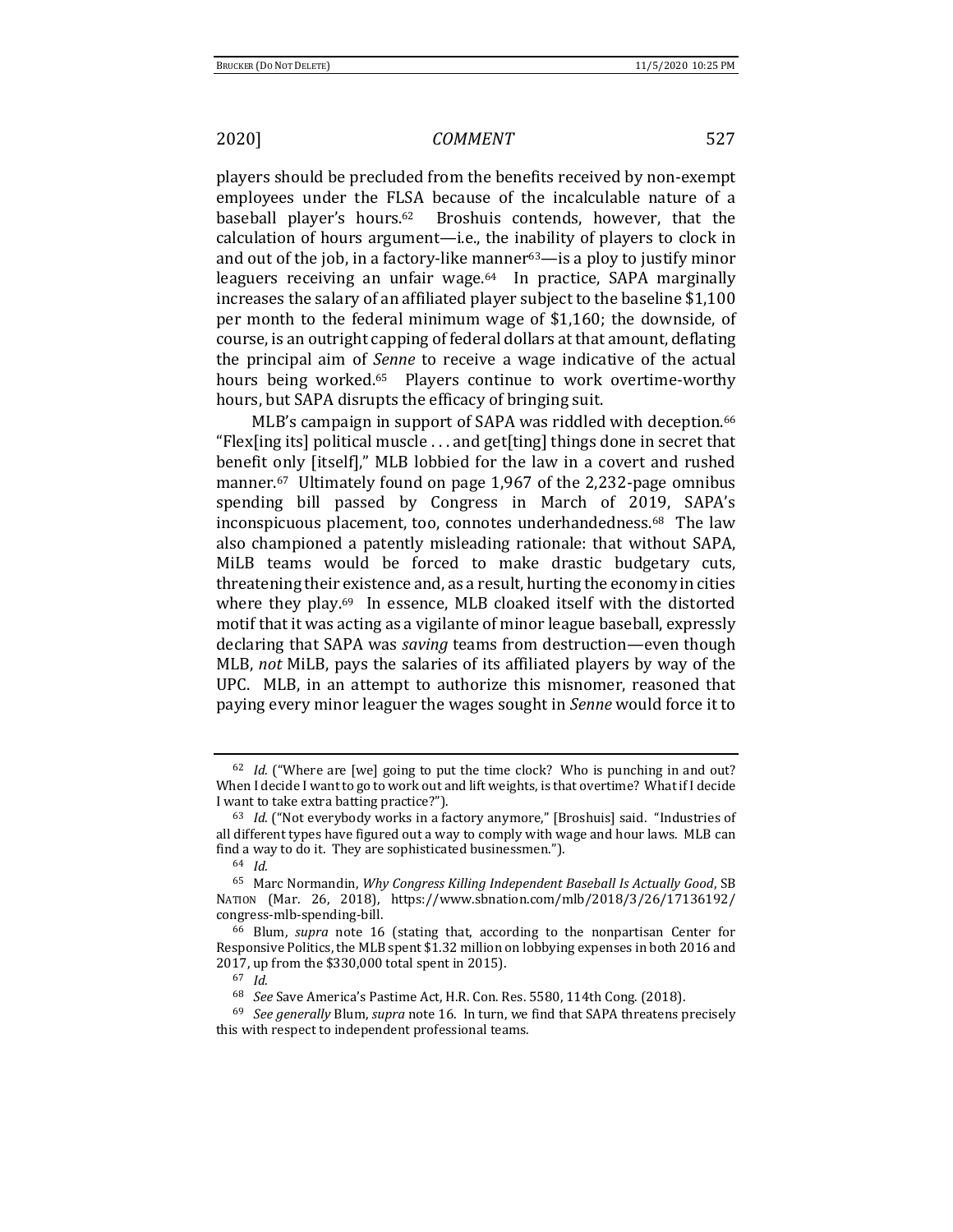ask its affiliates to contribute to their players' salaries, putting them out of business entirely.<sup>70</sup>

Basic accounting renders that reasoning ill-founded. At any given moment during the season, there are roughly 4,500 active players on affiliated minor league rosters nationwide.71 Paying each player, say, an extra \$300 per month to fairly compensate him for his time equates to, roughly,  $$8,000,000$  in total per season<sup>72</sup>—the equivalent of one-third of the amount the Atlanta Braves paid one of its MLB players to suit up and play for another team in 2019.73 Furthermore, teams paid \$4,500,000 for "one average major leaguer" in 2018<sup>74</sup>—the equivalent of one MLB team paying two hundred MiLB players the federal minimum wage for twelve months.75 SAPA grants minimum wage for just the half-year playing season,<sup>76</sup> yet paying players "at least minimum wage *all year round* would barely put a dent in [MLB's] bottom line."<sup>77</sup>

Even so, MLB Commissioner Rob Manfred is adamant that "[MiLB] would not exist were it not for the fact that [MLB] subsidizes player costs, to the tune of several hundred million dollars a year."78 SAPA, then, reads as an expression of MLB's belief that it is already paying out more money to MiLB than MLB thinks it is worth. Through SAPA, MLB can simultaneously keep those current subsidies relatively stable and splinter the initiative of *Senne*. 79

### B. *The Bittersweet Certification of Senne*

The *Senne* litigation seeks a *fair* wage; that is, the minimum wage coupled with the overtime pay and benefits granted to a protected employee under the FLSA.80 Unfortunately, by capping the federal compensation of minor league professional baseball players, SAPA hampers future wage litigation and endangers any active lawsuit.<sup>81</sup>

<sup>70</sup> Axisa, *supra* note 18.

<sup>71</sup> *Id.*

<sup>72</sup> *Id.*

<sup>73</sup> *Id.* (explaining how the Atlanta Braves ended up paying Adrian Gonzales over 20 million dollars to play for the New York Mets—a divisional rival, no less—in 2018).

<sup>74</sup> Garofalo, *supra* note 1.

<sup>75</sup> *Id.* 

<sup>76</sup> *Id.* (stating that SAPA "explicitly [says] players are only paid for 40 hours of work during the season 'irrespective of the number of hours the employee devotes to baseball related activities,' and that players don't need to be paid for spring training *or the off season*").

<sup>77</sup> *Id.* (emphasis added).

<sup>78</sup> Shaikin, *supra* note 41.

<sup>79</sup> *Id.*

<sup>80</sup> *See id.* 

<sup>81</sup> Normandin, *supra* note 65.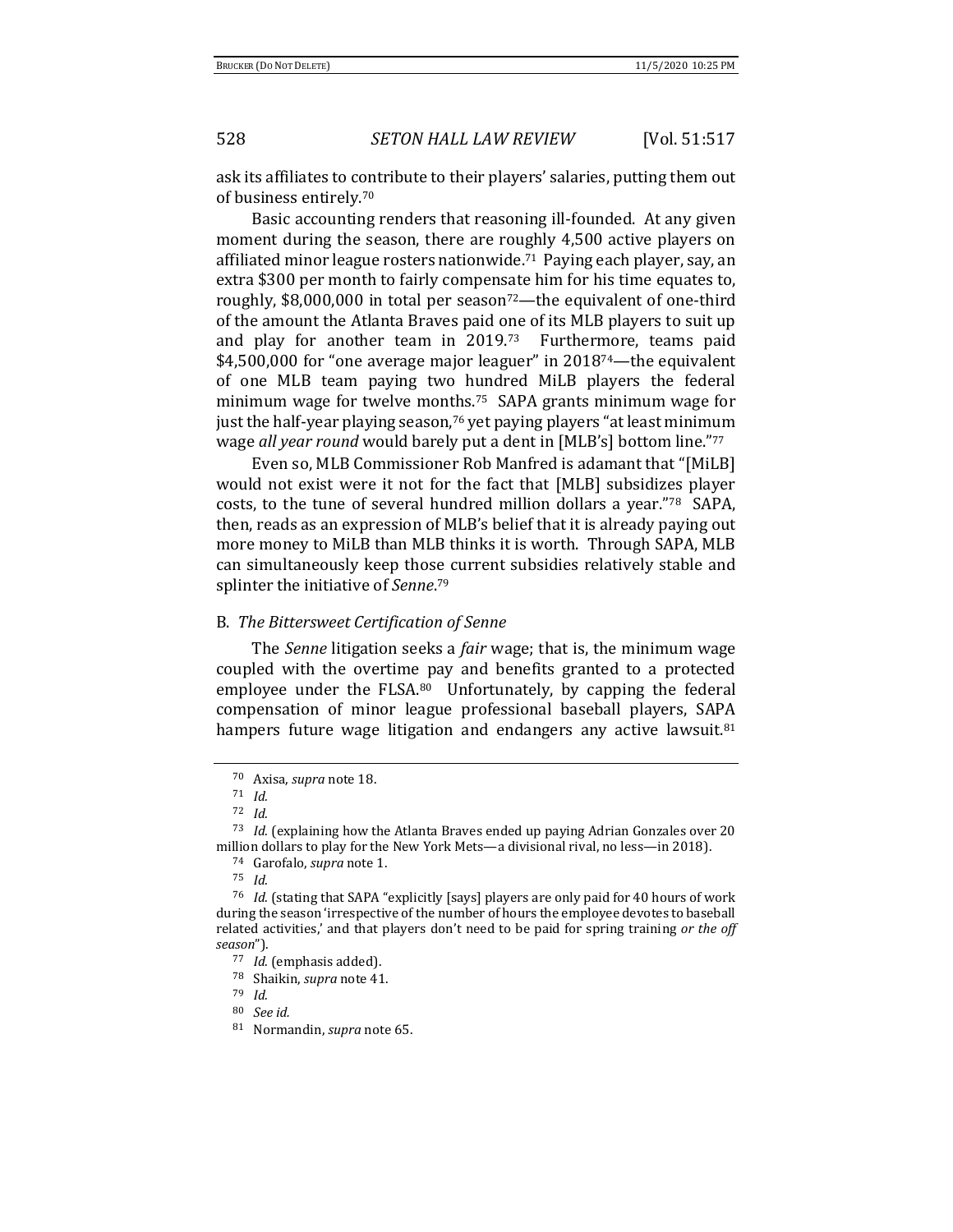Players are now subject to the federal minimum wage of \$7.25 per hour for a forty-hour workweek,<sup>82</sup> but it is "the most hollow of victories" without any possibility of the valuable benefits from FLSA nonexemption in its entirety.<sup>83</sup>

Although SAPA appears to shield MLB from disputes regarding federal wage law, it does not preempt state-law based claims. Accordingly, *Senne*'s objective to obtain a fair wage, post-SAPA, hinges on the success of its *state* class actions: California, Arizona, and Florida.<sup>84</sup> On appeal, the players petitioned for review of the uncertified Arizona and Florida classes, while MLB challenged the district court's certification of the California class.<sup>85</sup> The Ninth Circuit, "call[ing] a great number of balls and strikes,"86 affirmed in part and reversed in part, 87 resulting in a favorable outcome for the players despite the persistence of MLB to this point. The court affirmed the California class's certification and reversed as to the Arizona and Florida classes, certifying each.<sup>88</sup>

Unbeknownst to most minor league players, an employee subject to both state and federal minimum wage laws may be entitled to the higher of the two.89 The three state classes in *Senne* were assembled in accord with that premise: Florida's minimum wage is \$8.56 per hour; Arizona's is \$12.00; and California's is \$13.00—each higher than the federal minimum wage, and significantly so in Arizona and California.<sup>90</sup> Thus, for instance, an affiliated player receiving California's minimum wage would earn a monthly salary of \$1,760—a seven hundred dollar raise—simply by skirting SAPA.<sup>91</sup> And, fortunately for players, state minimum wages continue to rise; the lowest earners in twenty-four states saw "pay bump[s]" in 2020, and other states are slated to provide

<sup>82</sup> Shaikin, *supra* note 41.

<sup>83</sup> *Id.*

<sup>84</sup> *Senne*, 934 F.3d at 926.

<sup>85</sup> *Id.*

<sup>86</sup> *Id.* at 927.

<sup>87</sup> *Id.* at 950.

<sup>88</sup> *Id.* at 927–51.

<sup>89</sup> *Minimum Wage*, U.S. DEPT. OF LABOR, https://www.dol.gov/general/topic/wages/ minimumwage.

<sup>90</sup> *See State Minimum Wage Laws*, U.S. DEPT. OF LABOR, https://www.dol.gov/ agencies/whd/minimum-wage/state; *see also* Andrew Soergel, *24 U.S. States Will See a Minimum Wage Increase in 2020*, U.S. NEWS (Jan. 2, 2010), https://www.usnews.com/ news/articles/best-states/minimum-wage-by-state.

<sup>91</sup> *See* Soergel, *supra* note 90.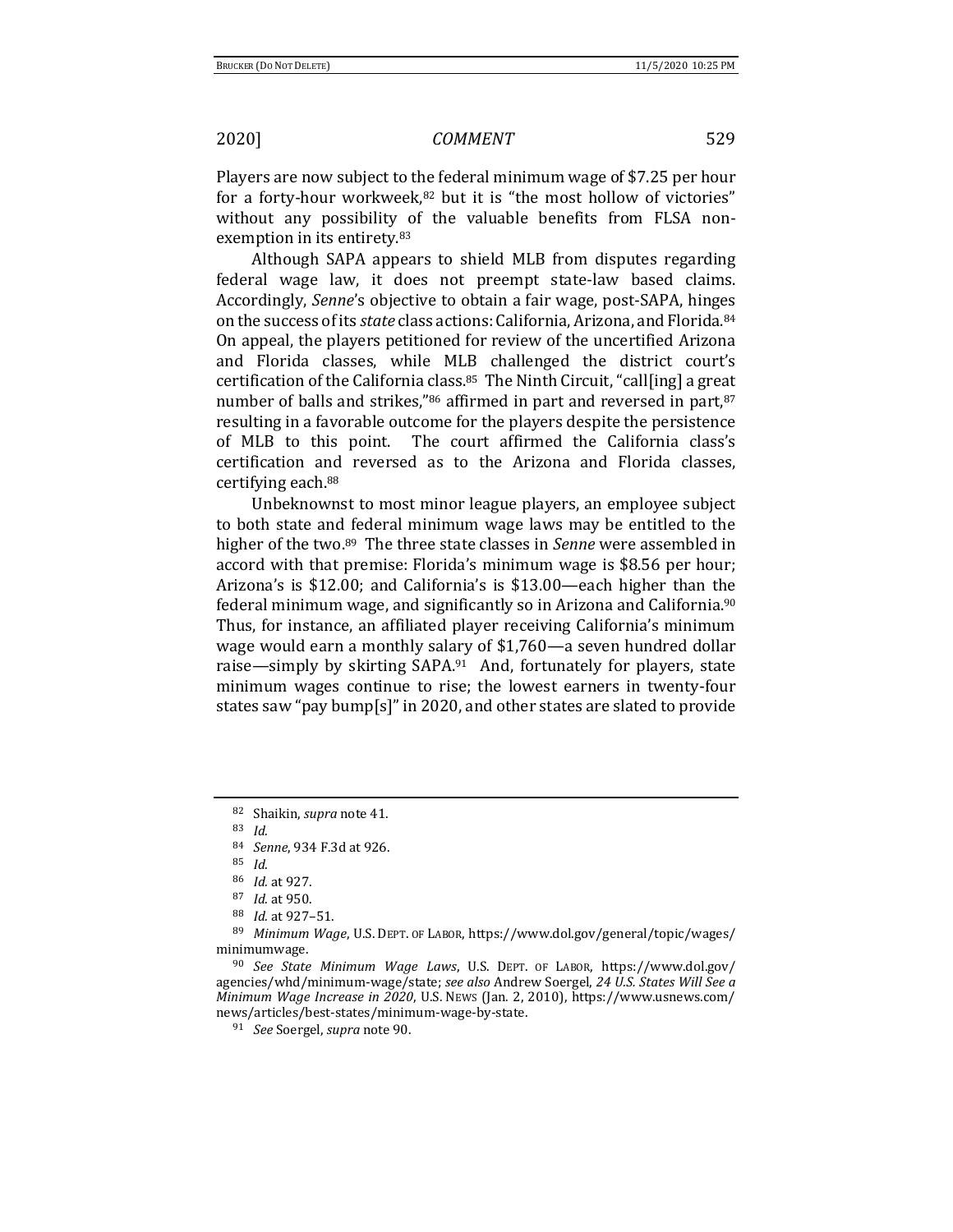similar boosts in the coming years.<sup>92</sup> So long as players claim a "home" state—i.e., that their labor is performed in just a single state—they should be eligible to receive that higher state payout.

While it is true that interstate traveling is commonplace in professional baseball,<sup>93</sup> the state classes constructed in *Senne* are deliberately intrastate. Hence, any concerns of blurring or misapplying the applicable state wage laws are surely "overstated."94 The California class consists solely of players in the California League, playing exclusively within the confines of California throughout the entire playing season.95 And the California League is unorthodox in that regard—a professional league regularly consists of teams from numerous states, not one.<sup>96</sup> This concept of singularity holds true in the Arizona and Florida classes as well.<sup>97</sup> Those classes consist of players who remain in either Arizona or Florida, respectively, for the entirety of the services sued upon.<sup>98</sup> Thus, MLB cannot assert the alleged "administrative cost involved in attempting to comply with a patchwork of multiple states' wage laws" as an argument for de-certification because these classes were strategically engineered to avoid such a complication.<sup>99</sup>

Though the upshot of each class differs, all three are useful. The California class is potentially the most profitable because, in addition to California's higher minimum wage, players seek greater compensation for the entire playing season.100 The Florida and Arizona classes do not target the entire playing season—rather, spring training and

<sup>92</sup> *Id.*; *see* Ben Giles, *Major League Baseball Wants Players Exempt from Minimum Wage Law*, ARIZ. CAPITOL TIMES (Jan. 23, 2019), https://azcapitoltimes.com/news/2019/ 01/23/major-league-baseball-wants-players-exempt-from-minimum-wage-law.

<sup>93</sup> That is, teams travel *across state lines*, nation and region-wide, to play the various teams in their division or league.

<sup>94</sup> *Senne*, 934 F.3d at 933 n.8.

<sup>95</sup> *Id.* at 952 n.2 (Ikuta, dissenting) ("The California class was defined as '[a]ny person who, while signed to a Minor League [UPC], participated in the California League on or after February 7, 2010, and had not signed a Major League [UPC] before then.").

<sup>96</sup> *See The History of the California League*, MILB.COM, https://www.milb.com/ california/history; *see also Midwest League*, WIKIPEDIA, https://en.wikipedia.org/wiki/ Midwest\_League (listing sixteen teams spanning seven states: Illinois; Indiana; Iowa; Kentucky; Michigan; Ohio; and Wisconsin).

<sup>97</sup> *Senne*, 934 F.3d at 952 n.1 (Ikuta, dissenting) ("The Florida and Arizona classes were defined (respectively) as including '[a]ny person who, while signed to a Minor League [UPC], participated in spring training, instructional leagues, or extended spring training in [Florida or Arizona] on or after Feb 7, 2009, and had not signed a Major League [UPC] before then.'").

<sup>98</sup> *Id.* at 933 n.8.

<sup>99</sup> *Id.* at 932.

<sup>100</sup> *Id.* at 944.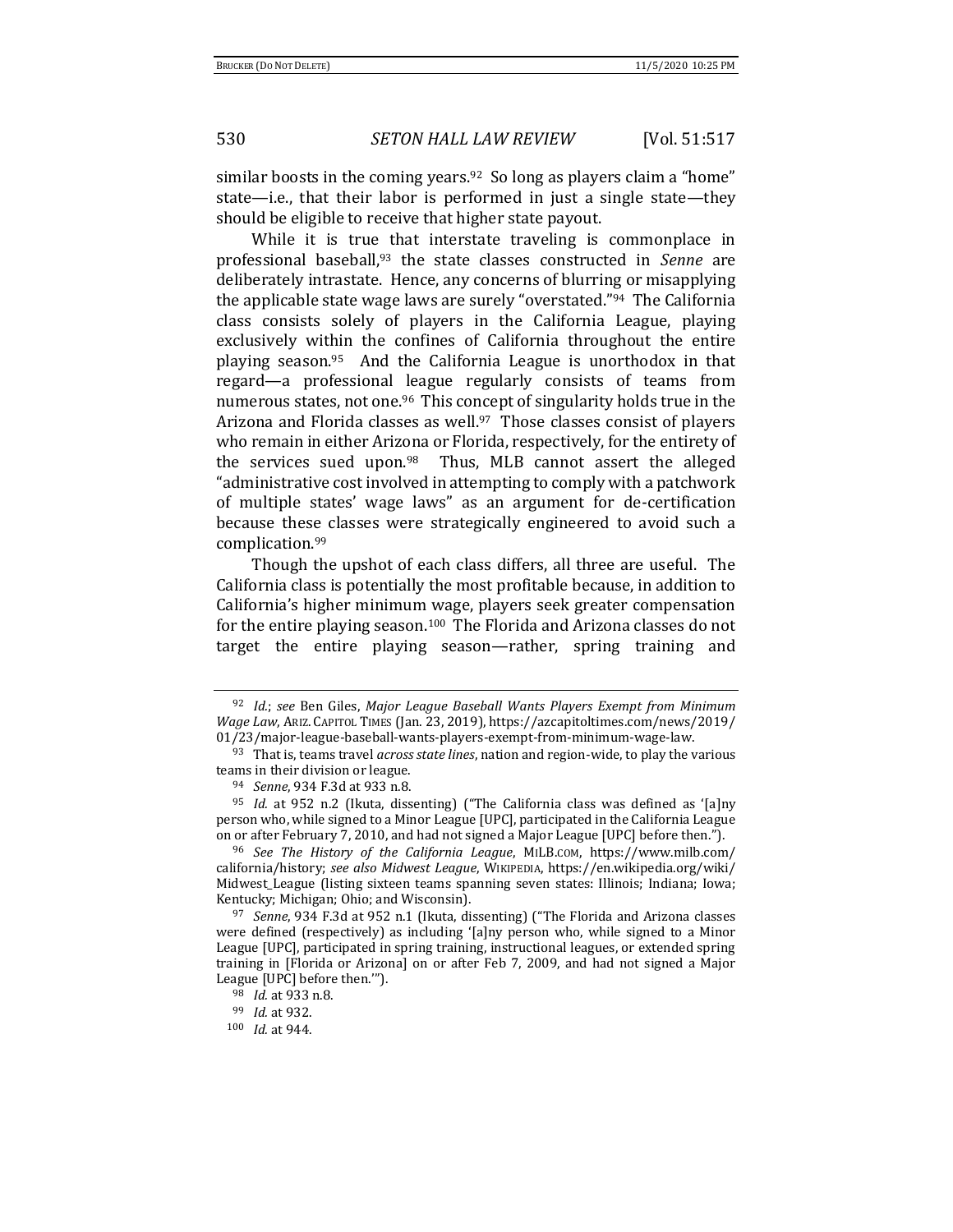instructional league play—but are equally, if not more, fruitful: while more transient, it is work uncompensated entirely as it stands today.<sup>101</sup> To be successful, players in the California class must first show that they have worked certain hours as employees and then that those hours were improperly deemed overtime exempt.102 Meanwhile, the Arizona and Florida classes must merely show that players have worked *at all*, and nothing more, to receive the pled compensation.<sup>103</sup> Fortunately, California has expansive definitions of "employ" and "hours worked" to help players meet the state's more stringent burden.<sup>104</sup> And absent a convincing reason to adopt the federal standard (which, as we know, eliminates substantial protections to players), California does not import it—another big positive for players.105 Less liberal states are split, however, with respect to their incorporating the FLSA:<sup>106</sup> Arizona is silent on incorporation, and Florida expressly incorporates.<sup>107</sup> At any rate, state law is poised to prove decisive in *Senne*.

Keen on this, MLB is actively petitioning states to pass legislation that matches federal law.<sup>108</sup> And as a "major component of commerce and tourism, . . ." state legislators appear increasingly submissive to the motivations of MLB.109 For example, Arizona recently introduced a bill to exempt minor leaguers from the *state's* minimum wage, despite "a lot of effort" being required to revise the current law.110 Of note, the bill contained an antagonistic "retroactivity clause" to negate *Senne*'s remaining thrust.111 Therefore, as MLB continues to stymy the mission of its minor leaguers through sheer financial leverage, a consensus on the attainability of state compensation remains unknown.

<sup>103</sup> *Senne*, 934 F.3d at 942.

<sup>108</sup> Mitchell Atencio, *Major League Baseball Wants Exemption from Arizona's Minimum Wage Law*, ARIZ. CENT. (Jan. 24, 2019, 6:00 AM), https://www.azcentral.com/ story/news/politics/legislature/2019/01/24/mlb-wants-arizona-exempt-minorleague-players-minimum-wage-laws/2662327002.

<sup>109</sup> *Id.*

<sup>111</sup> *Id.*

<sup>101</sup> *Id.* at 942.

<sup>102</sup> *Id.* at 944.

<sup>104</sup> *Id.* at 945–46.

<sup>105</sup> *Id.* at 945 n.25.

<sup>106</sup> *Id.*

<sup>107</sup> *Id.*

<sup>110</sup> *Id.*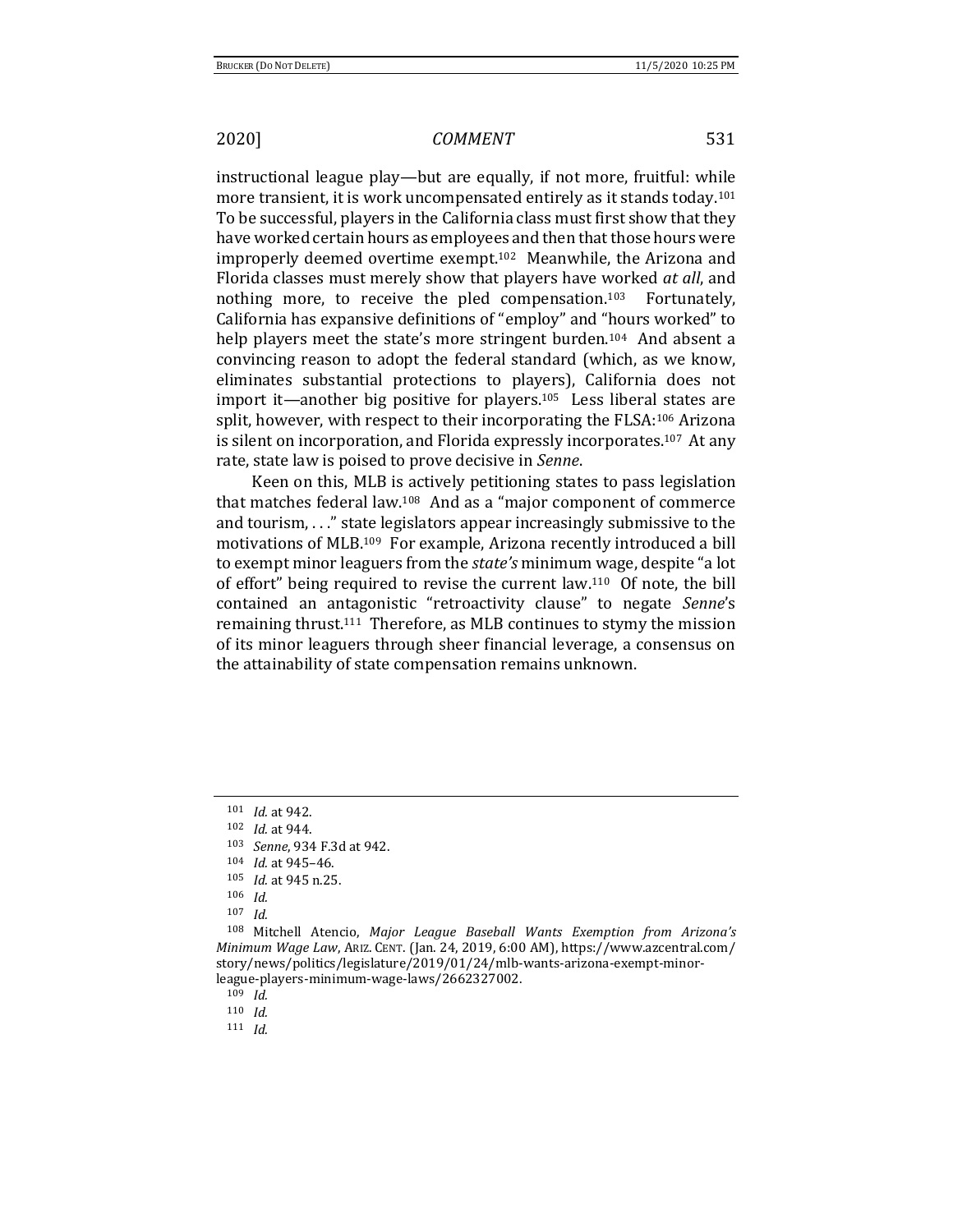### V. IMPLICATIONS OF SAPA: MUSINGS & EXTRAPOLATIONS

The SAPA "roadblock," and its impact on *Senne*, is consequential to both tracks of the professional baseball system—affiliated and independent. Unfortunately, the latter faces looming extermination, and the former is merely confronted with the devil it already knew (i.e., grossly unfair wages with respect to time spent working). Nevertheless, both are destined to face inevitable overhauls in the coming years as a result of this constricting piece of federal legislation.<sup>112</sup>

### A. *The Future of Affiliated Compensation*

### 1. Out-of-Pocket Pay

One MLB organization, the Toronto Blue Jays, took the effects of SAPA to heart. Conscious that SAPA could temper the appeal of playing minor league baseball, the Blue Jays' president, Mark Shapiro, declared a 50% pay raise "for any player ... from the lowest rung in the Dominican Summer League to the highest level at [AAA]."113 Since more minor league players than ever are insulated by the fallback of a college education, Shapiro hoped to curtail the risk of players leaving baseball prematurely or pursuing outside careers with more stable and quality pay.<sup>114</sup> He also recognized the "incredibly strong business imperative to pay players more."115 That is, a player who worries less about money can eat healthier, sleep better, and practice more.116 In turn, the organization stands to make an exceptional return on its investment as better-groomed players reach and contribute to the parent club.<sup>117</sup>

The raise, unfortunately, is still a far cry from a truly sustainable and livable wage; however, on the bright side, players have seen pragmatic benefits that they previously considered luxuries. Of note, the raise effectively "allow[s] a player to go from sharing a fourbedroom apartment to a two-bedroom."<sup>118</sup> Further, it eliminates the need for players to seek in-season, part-time work like driving for DoorDash, Uber, or Lyft—a prevalent means to supplement inadequate

<sup>112</sup> *See* Normandin, *supra* note 65; *see also* David Waldstein, *M.L.B. Said to Be Pushing for Overhaul of Minor Leagues*, N.Y. TIMES (Oct. 18, 2019), https://www.nytimes.com/ 2019/10/18/sports/baseball/minor-league-changes.html.

<sup>113</sup> Baer, *supra* note 15 ("A happy workforce is a productive workforce.").

<sup>114</sup> *Id.*

<sup>115</sup> *Id.*

<sup>116</sup> *Id.*

<sup>117</sup> *Id.*

<sup>118</sup> *Id.*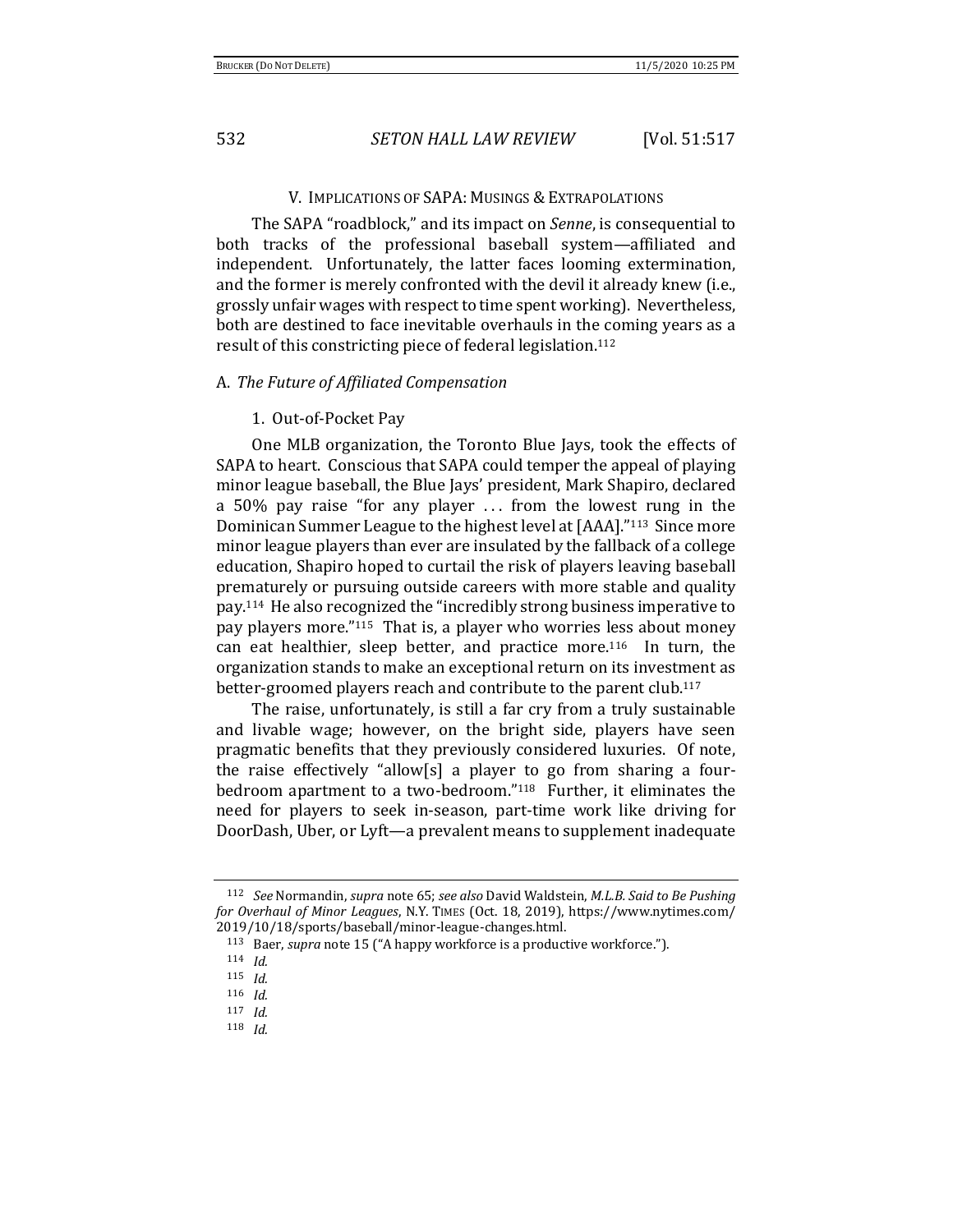weekly earnings during off-hours.119 Unfortunately, to date, the Blue Jays are the lone MLB guardian paying sizable out-of-pocket wages and longing for the preservation of its minor leaguers.<sup>120</sup> While it does not yet appear that other teams have taken steps to follow suit in this regard, it looks all but certain that modifications to the current minor league system *are* impending in connection with SAPA—though far less altruistic ones, to be sure.

### 2. Systematic Overhaul

As external lobbying in support of SAPA came and went, MLB began contemplating a radical internal restructuring.121 The league is exploring the possibility of using the expiration of its current operating agreement with 160 affiliated minor league teams, set to expire in 2020, to reorganize the affiliated system and reform the working conditions of minor league players.<sup>122</sup> This experiment would include the following: (1) a cut to the amateur draft; (2) an upgrade of facilities (from MiLB to MLB standards); (3) an adjustment of teams' geographical proximity to one another; (4) an improvement in transportation and hotel accommodations; and, most pertinent to this Comment, (5) *an increase in compensation*. <sup>123</sup>

But concerns with the proposal have proponents of higher pay treading lightly. Notably, it is unclear how an increase in compensation factors into a system with a SAPA-imposed federal ceiling and *Senne*'s evolving state wage pursuits. Additionally, the current proposed plan would facilitate widespread UPC terminations, "eliminat[ing] roughly 1,400 players, . . ."<sup>124</sup> and only benefit the remaining minor leaguers. Further, it would be fatal to many minor league owners because the proposal directly affects the cachet and financial attraction of owning and operating a team—will it still exist tomorrow?125 Along with the forty-two teams directly targeted in the restructuring,<sup>126</sup> many others stand to "wither away" per the financial inability to sustain the new

<sup>119</sup> Stephanie Apstein, *Meet Peter Bayer, the Minor Leaguer Working for DoorDash During Baseball's Coronavirus Suspension*, SPORTS ILLUSTRATED (Mar. 14, 2020), https://www.si.com/mlb/2020/03/14/minor-leaguer-doordash-coronavirus ("Like many minor league baseball players, Bayer earns the bulk of his income from doing things other than playing baseball.").

<sup>120</sup> *See* Baer, *supra* note 15.

<sup>121</sup> *See* Waldstein, *supra* note 112; *see also* Brown, *supra* note 13.

<sup>122</sup> Waldstein, *supra* note 112.

<sup>123</sup> *Id.* 

<sup>124</sup> *Id.*

<sup>125</sup> *Id.*

<sup>126</sup> *Id.*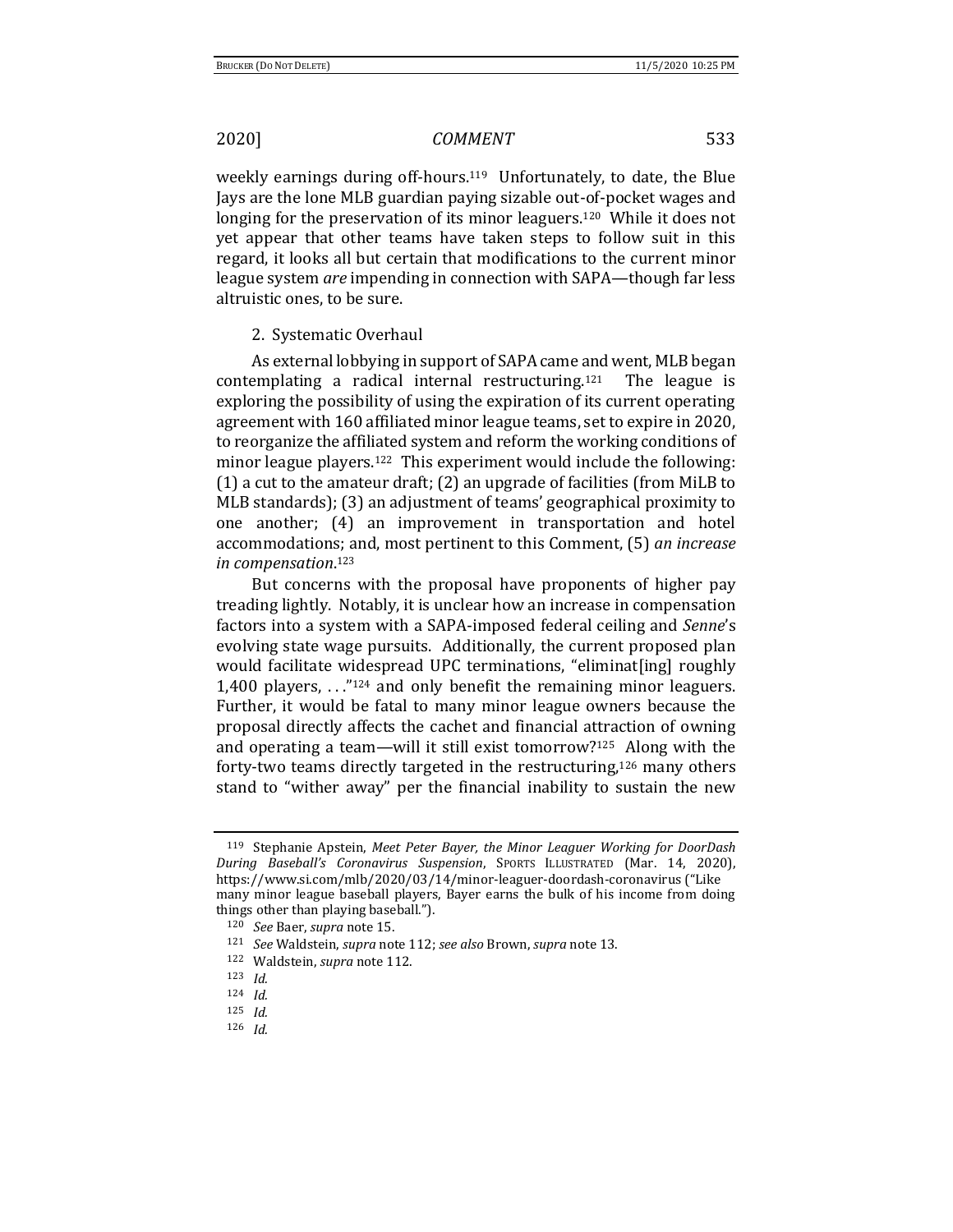model moving forward.127 A revenue-sharing plan has been rumored to offset this possibility,<sup>128</sup> but the credibility of that intention remains to be seen.

The origins of this hypothesized new model stem, in part, from MLB's response to the highly criticized lack of player compensation and substandard work environments that *Senne* voiced and SAPA silenced.<sup>129</sup> President and CEO of MiLB, Pat O'Connor, commented on the budding dissonance between MLB and MiLB, "There's an array of emotion. [We're] concerned. [We're] angry. [We're] disappointed. We thought we had a partnership . . . stronger than this."130 Blaming MiLB, MLB maintains that MiLB has "indicated that [it] would prefer to simply eliminate franchises."<sup>131</sup> rather than "[foot] cost increases for improving facilities, working conditions and pay."132 In essence, MLB cornered MiLB between a rock and a hard place: it must either pour the limited funds it has into saving teams or cut them entirely.

Maybe, then, with so many players looking for a place to play, independent professional baseball could become a haven for unemployed affiliated players. Perhaps SAPA did nothing at all to "save" minor league baseball except for unintentionally sanctify the independent circuit. While it is an inviting consolation, the implications of SAPA appear much graver for the independent side of the ledger and they come without any opportunity for out-of-pocket compensation or showy restructuring efforts to cushion the fall.

### B. *Death to Indy Ball*

An independent track that is deprived of significant overhead capital is naturally confronted with a much bleaker outlook in response to SAPA: its mortality.133 Unlike affiliated players provided a marginal increase in monthly salary under SAPA, independent professional players are entitled to a much bigger jump in pay because their baseline earnings are less than that of their affiliated counterparts.134 As part of

<sup>127</sup> *Id.*

<sup>128</sup> Waldstein, *supra* note 112.

<sup>129</sup> *Id.*

<sup>130</sup> *Id.*

<sup>&</sup>lt;sup>131</sup> *MLB Says It is Committed to Protecting Minor League Teams, STAR TRIBUNE* (Dec. 28, 2019), https://www.startribune.com/mlb-says-it-is-committed-to-protecting-minorleague-teams/566538502.

<sup>132</sup> *Id.*

<sup>133</sup> *See* J.J. Cooper, *End Of Indy Leagues?*, BASEBALL AMERICA (March 22, 2018,

<sup>11:21</sup> AM), https://www.baseballamerica.com/stories/save-americas-pastime-actcould-wound-or-kill-indy-leagues.

<sup>134</sup> Normandin, *supra* note 65.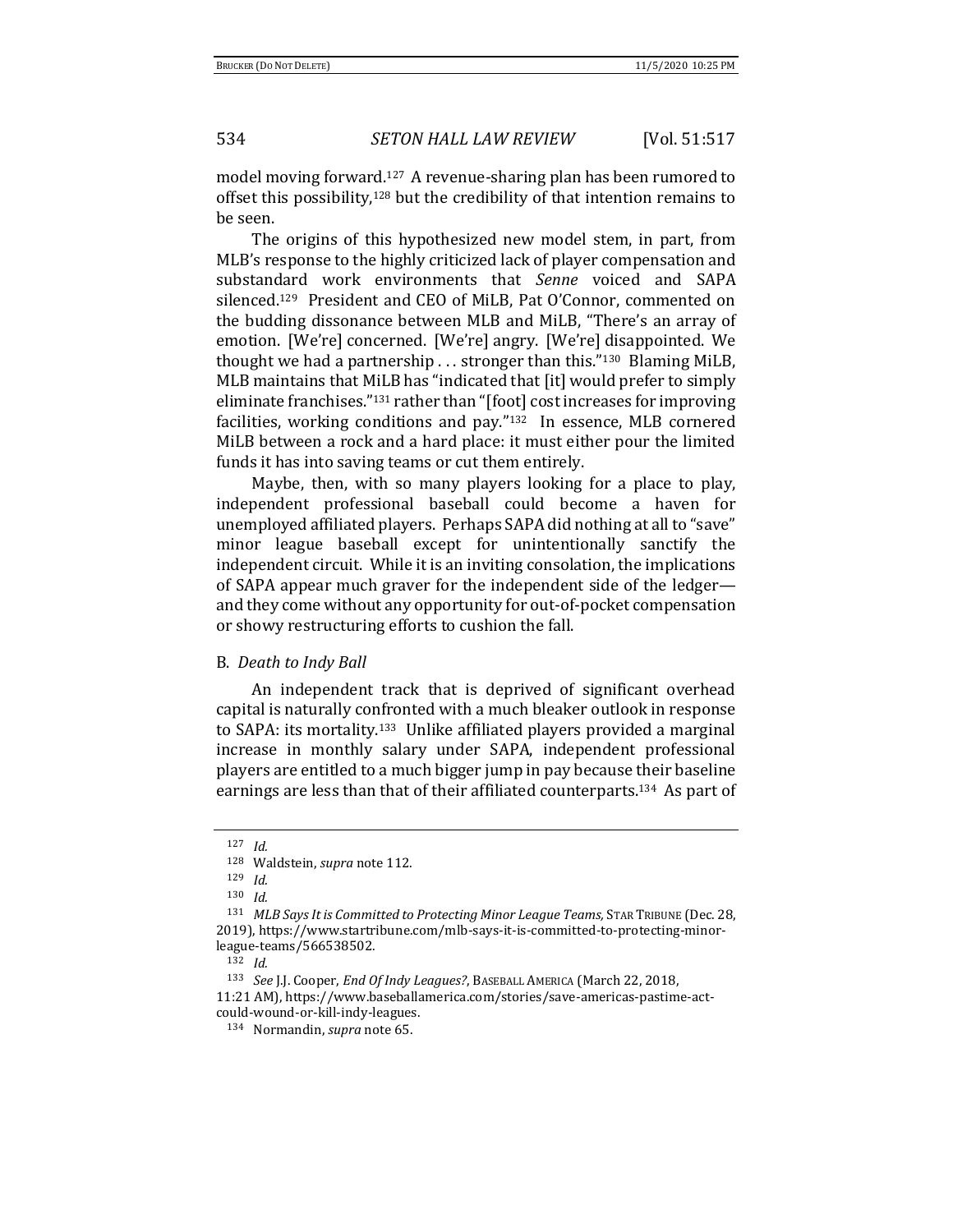the "small business side of baseball,"<sup>135</sup> the independent leagues are quite vulnerable to any mandated increase in wages; owners are not equipped to pay their players a minimum wage, federal or state.136 The first domino fell in November of 2019 when the five-team Canadian-American Association merged with the nine-team Frontier League<sup>137</sup> a "major shakeup in the independent baseball landscape."138 For better or worse, it is apparent that Indy Ball was a more stable entity *without* SAPA.<sup>139</sup>

While SAPA is merely a "safe harbor" at present—allowing teams to benefit from it if they so choose—it would have devastating consequences on independent organizations if it were made an affirmative requirement.140 Factoring in the promise of *Senne*'s ongoing state-law efforts and MLB's proven and unrelenting indifference toward the indispensability of its minor league system, a concerted effort by MLB to make SAPA mandatory is foreseeable.<sup>141</sup> If so, this obligation would drive "most, if not all, of the independent leagues out of business."142 The Frontier League provides players a meager salary of \$725 per month,<sup>143</sup> meaning that it would have to raise its wages by 60% to reach the \$1,160 standard set by SAPA—an unrealistic expectation.<sup>144</sup> Intriguingly, the Atlantic League generates enough revenue such that it is "unlikely to see its salary structure altered significantly under the new setup," and could plausibly seek to monopolize the independent landscape by poaching newly unemployed players and paying them higher wages.<sup>145</sup> But aberrations aside, independent baseball does not

<sup>135</sup> *Id.*

<sup>136</sup> *Id.* ("[T]he salary caps for entire [independent] *teams* could very well be less than what some people reading this sentence make in a year.").

<sup>137</sup> Chad Lindskog, *Frontier League Announces Merger with Can-Am League*, EVANSVILLE COURIER & PRESS (Oct. 16, 2019, 3:30 PM), https://www.courierpress.com/ story/sports/baseball/otters/2019/10/16/frontier-league-announces-merger-canam-league/3977863002.

<sup>138</sup> Ballpark Digest Editors, *Can-Am League, Frontier League Merger Announced*, BALLPARK DIGEST (Oct. 16, 2019), https://ballparkdigest.com/2019/10/16/can-amleague-frontier-league-merger-announced.

<sup>139</sup> *See* Cooper, *supra* note 133.

<sup>140</sup> Nathaniel Grow, *The Save America's Pastime Act: Special-Interest Legislation Epitomized*, 90 U. COLO. L. REV. 1013, 1044 (2019).

<sup>141</sup> *See id.* at 1015–16.

<sup>142</sup> *Id.* at 1043.

<sup>143</sup> Normandin, *supra* note 65.

<sup>144</sup> *See* Grow, *supra* note 140, at 1043–44.

<sup>145</sup> Normandin, *supra* note 65 ("[T]he Atlantic League is still succeeding because it generated enough revenue to pay players and deal with workmen's compensation insurance. If anything, the league could grow as independent baseball competition begins to die, because now there will be voids around the country to fill.").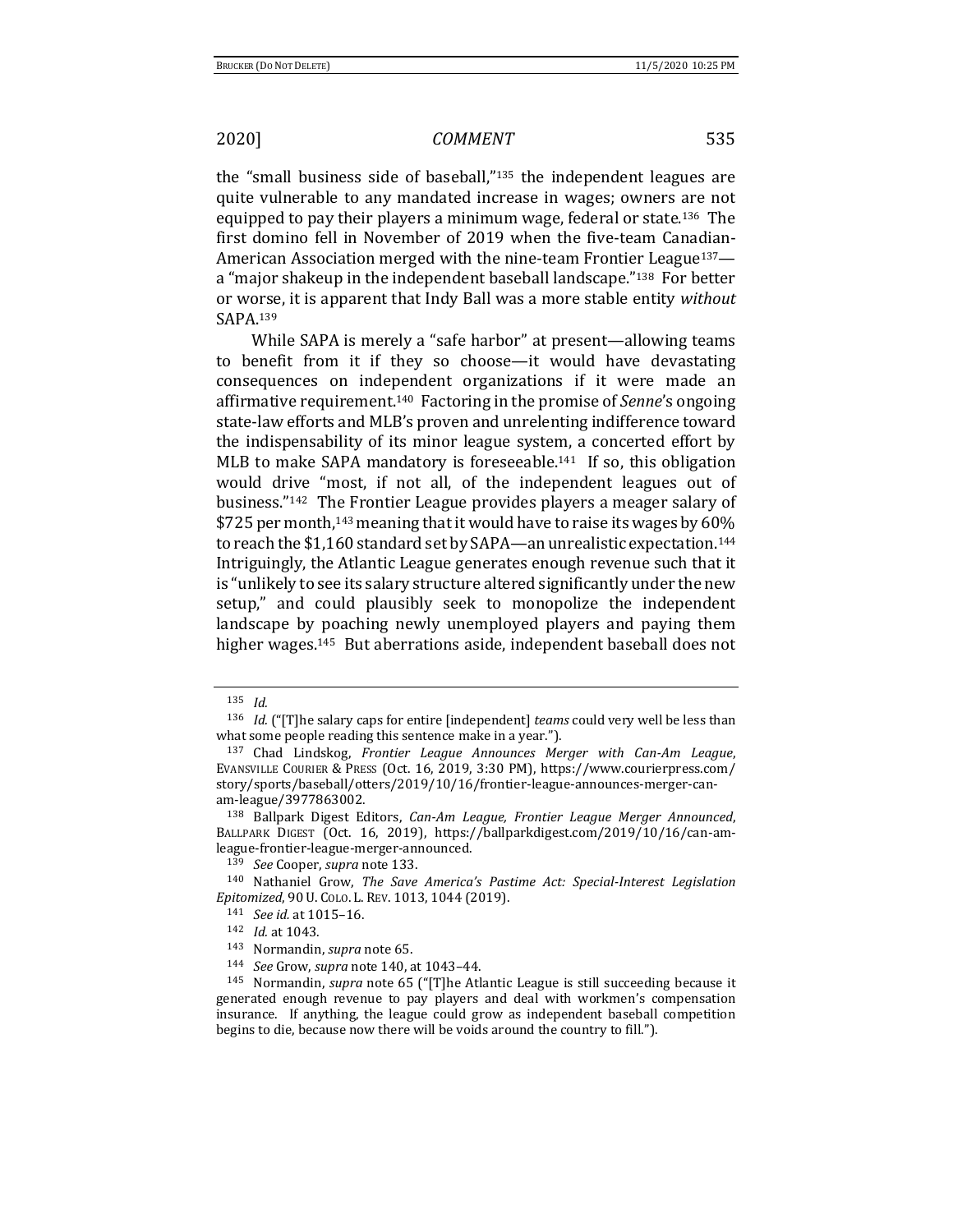compete with, or directly profit, MLB in any meaningful way.146 Thus, it is seen as an unsympathetic victim to SAPA.147 Death to independent baseball, from MLB's perspective, is like a tree falling in a forest—would it even make a sound?

The presumption that a corporate juggernaut like MLB has little pecuniary incentive to look out for the independent circuit is misguided, however. SAPA-induced extermination will have a disparate impact on small-town America—the heart of minor league baseball—where fewer MLB teams are located and the populations of minor league teams soar.148 Of course, while MLB lobbyists did not factor in supporters of the "Sugar Land Skeeters or Sonoma Stompers,"<sup>149</sup> an estranged independent community—presumably those who are, first and foremost, fans of *baseball*—could have an indirect strain on the profitability of MLB.150 Less contact with live baseball will flat-line enthusiasm in certain regions of the country, and the next generation of young players will begin choosing other sports at a rate even faster than they already are.151 MLB has had little reason to care much about its image or development in recent years because it has been relishing in record revenue and capitalizing on a generation of consumers who revere the sport with unconditional adoration.152 Now, however, fans and aspiring players alike have been enlightened to the exploitation characteristic of minor league baseball,<sup>153</sup> and only time will tell how that realization bodes for MLB.

<sup>146</sup> *Id.*

<sup>147</sup> *See id.*

<sup>148</sup> Cooper, *supra* note 133 ("I tell you who gets hurt the worst, it's not only the players . . . . They lose out because they don't have the opportunity. The other who loses out is these communities with 1,000 seat ballparks. It's a cheap night out for local families.").

<sup>149</sup> Normandin, *supra* note 65.

<sup>150</sup> Bob Cook, *Even More Reasons Why Children Are 'Abandoning' Baseball*, FORBES (May 22, 2015, 5:39 PM), https://www.forbes.com/sites/bobcook/2015/05/22/evenmore-reasons-why-children-are-abandoning-baseball/#14936fc23e82 ("[T]he Great American Pastime [may] become the Great American Nichetime.").

<sup>151</sup> *Id.*

<sup>152</sup> Kari Paul, *Why the Biggest Battle in Major League Baseball is Happening Off the Field*, MARKET WATCH (Feb. 27, 2017, 10:36 AM), https://www.marketwatch.com/story/ 5-ways-mlb-is-trying-to-get-younger-fans-interested-in-baseball-2017-02-22.

<sup>153</sup> Dirk Hayhurst, *An Inside Look into the Harsh Conditions of [MiLB]*, BLEACHER REPORT (May 14, 2014),

https://bleacherreport.com/articles/2062307-an-inside-look-into-the-harshconditions-of-minor-league-baseball.